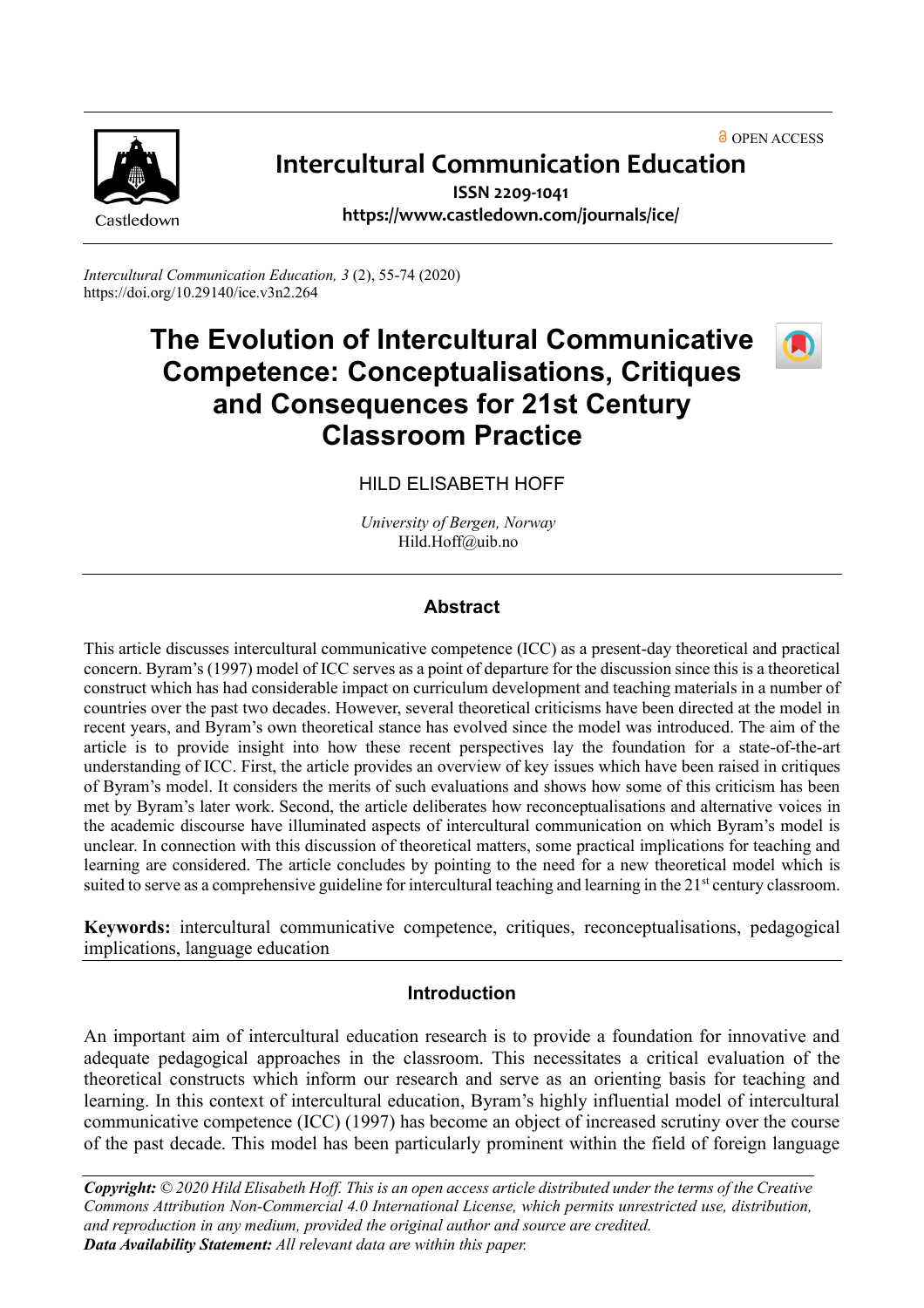(FL) education, having had an impact on curricular design and teaching materials in a number of countries. An important reason for this is that it was developed in relation to the Council of Europe's (CoE) project to construct the *Common European Framework of Reference for Languages* (CEFR) (2001) in the late 1990s. Moreover, the model of ICC was one of the existing competence schemes providing a basis for the development of the conceptual model which underpins the recent *Reference Framework of Competences for Democratic Culture* (RFCDC) (2018) (cf. CoE, 2016). While the impact of Byram's model has been most significant in Europe, it can also be traced in other parts of the world, first and foremost in South and East Asia, Australia, and the U.S.A. (Kramsch & Whiteside, 2015).

Despite such impact, a number of theoretical criticisms have been directed at the model of ICC in recent years. Such critiques focus on diverse aspects of intercultural communication and have a basis in different theoretical traditions. Furthermore, Byram's own theoretical stance and application of the model have evolved. Consequently, critiques of this model must be considered in the context of other critical voices as well as Byram's more recent output if one is to gain a nuanced and comprehensive understanding of ICC as a present-day theoretical and practical concern. On that premise, the present article<sup>i</sup> provides an overview of the key issues which have been raised in critiques of Byram's model. It considers the merits of such evaluations and provides insight into how some of this criticism has been met by Byram's later work. Moreover, the article deliberates how reconceptualisations and alternative research perspectives have illuminated aspects of intercultural communication which are not clearly reflected in Byram's model. Parallel to this discussion of theoretical matters, some practical implications for teaching and learning are considered. Accordingly, the article addresses the following questions: How do critiques and reconceptualisations of Byram's model lay the foundation for a stateof-the-art understanding of ICC, and what consequences does this have for pedagogical approaches in the 21<sup>st</sup> century language classroom?

## **Byram's model of ICC**

When the concept of ICC was introduced by Byram in 1997, it challenged the notion of communicative competence (CC), which was prevalent in FL education at the time. Capturing the factors involved in intercultural communication, ICC included an aspect of CC which Byram found lacking in previous theoretical conceptions concerned with the ability to use language appropriately according to context and purpose (e.g., Canale & Swain, 1980; Halliday, 1975; Hymes, 1972; van Ek, 1986). His argument was that such efforts, through their emphasis on the ideal native speaker, had created a target which was impossible for the FL learner to achieve. Furthermore, they "ignor[ed] the significance of the social identities and cultural competence of the learner in any intercultural interaction" (Byram, 1997, p. 8). Accordingly, Byram set out to develop a new conceptual model that would capture the qualities of a competent *intercultural speaker*. He described these qualities as a set of knowledge, skills, attitudes, and disposition to act:

*Savoir:* knowledge of self and other; of interaction; individual and societal. *Savoir être:* attitudes; relativizing self, valuing other. *Savoir comprendre:* skills of interpreting and relating *Savoir apprendre/faire:* skills of discovering and/or interacting. *Savoir s'engager:* political education, critical cultural awareness (adapted from Byram, 1997, p. 34)<sup>ii</sup>.

The knowledge component (*savoir*) of Byram's (1997) model of ICC concerns the intercultural speaker's insight into "social groups and their products and practices in one's own and in one's interlocutor's country, and of the general processes of societal and individual interaction" (p. 51). Skills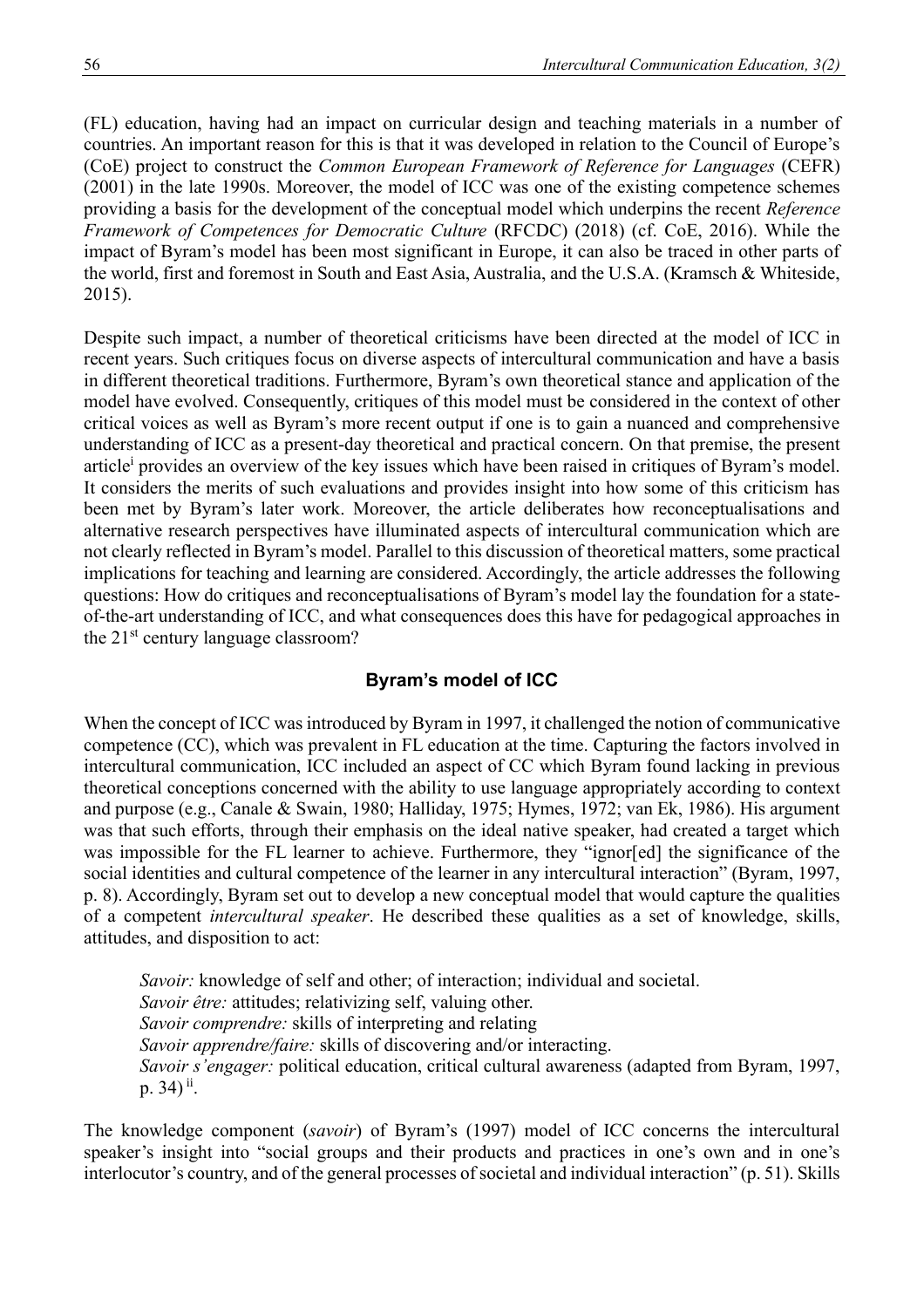of interpreting and relating (*savoir comprendre*) comprise the ability to "interpret a document or event from another culture, to explain it, and relate it to documents from one's own" (p. 52). Skills of discovery and interaction (*savoir apprendre/faire*) involve the ability to "acquire new knowledge of a culture and cultural practices and the ability to operate knowledge, attitudes, and skills under the constraints of real-time communication and interaction" (p. 52). Attitudes (*savoir être*) pertain to "curiosity and openness" as well as a "readiness to suspend disbelief about other cultures and belief about one's own" (p. 50). The final component, education (*savoir s'engager*), concerns the ability to "evaluate critically and on the basis of explicit criteria perspectives, practices, and products in one's own and other cultures and countries" (p. 53). In sum, Byram argues, these interlinked competences may not only help the intercultural speaker to achieve effective exchange of information but also to establish and maintain interpersonal relationships based on mutual respect and understanding (pp. 32– 33).

During the past decade, the notion of *savoir s'engager* has been further developed in the context of Byram's work on intercultural citizenship education (ICE) (see e.g., Byram, 2008, 2012; Byram, Golubeva, Han & Wagner, 2017). ICE emphasises values like democratic culture, the rule of law and human rights ideals as a defense against racism, extremism, and intolerance in society. In this way, Byram's work on intercultural citizenship highlights the political dimension of intercultural education and expands upon the civic action aspect of his model.

Apart from this accentuation of *savoir s'engager*, the model itself has remained more or less unchanged since it was introduced over twenty years ago, and it continues to influence both research and pedagogical practice to this day. In addition to being regularly featured in literature reviews (e.g., Perry & Southwell, 2011; Spitzberg & Chagnon, 2009; Wilberschied, 2015), the model has been used as the theoretical basis for numerous empirical studies on classroom practice and teaching materials (e.g., Ayon, 2016; Benavides, 2019; Burwitz-Meltzer, 2003; Forsman, 2006; Hoff, 2013). Scholars have also relied on Byram's model and the concept of the intercultural speaker as a starting point for new conceptualisations (e.g., Helm & Guth, 2010; Hoff, 2016; Porto, 2013; Ros i Solé, 2013). Such reconceptualisations are, first and foremost, a testament to the prevailing impact of Byram's ideas. However, they also bring to light some limitations of the original model, as will be elaborated upon in the subsequent section.

## **Issues of critique and alternative perspectives**

Critiques of Byram's model have mainly revolved around the claims that it represents an instrumental, performance-based approach to intercultural teaching and learning and that it does not adequately encompass the complexities which govern  $21<sup>st</sup>$  century intercultural communication (e.g., Dervin, 2010, 2016; Hoff, 2014; Matsuo, 2012, 2016; Orsini-Jones & Lee, 2018b; Ros i Solé, 2013). While these may seem like two separate issues, they are interlinked in the sense that they reflect an understanding of ICC which emphasises the ability to explore multiple, changing and conflicting facets of interculturality. In this regard, alternative voices in the academic discourse have shed light on a number of relevant issues, such as

- why the concepts of culture and identity must be problematised
- why conflictual dimensions of intercultural encounters must be captured in a more nuanced manner
- why more varied communication contexts must be taken into account
- why discourses on interculturality must be "de-centred"
- why assessing ICC is problematic.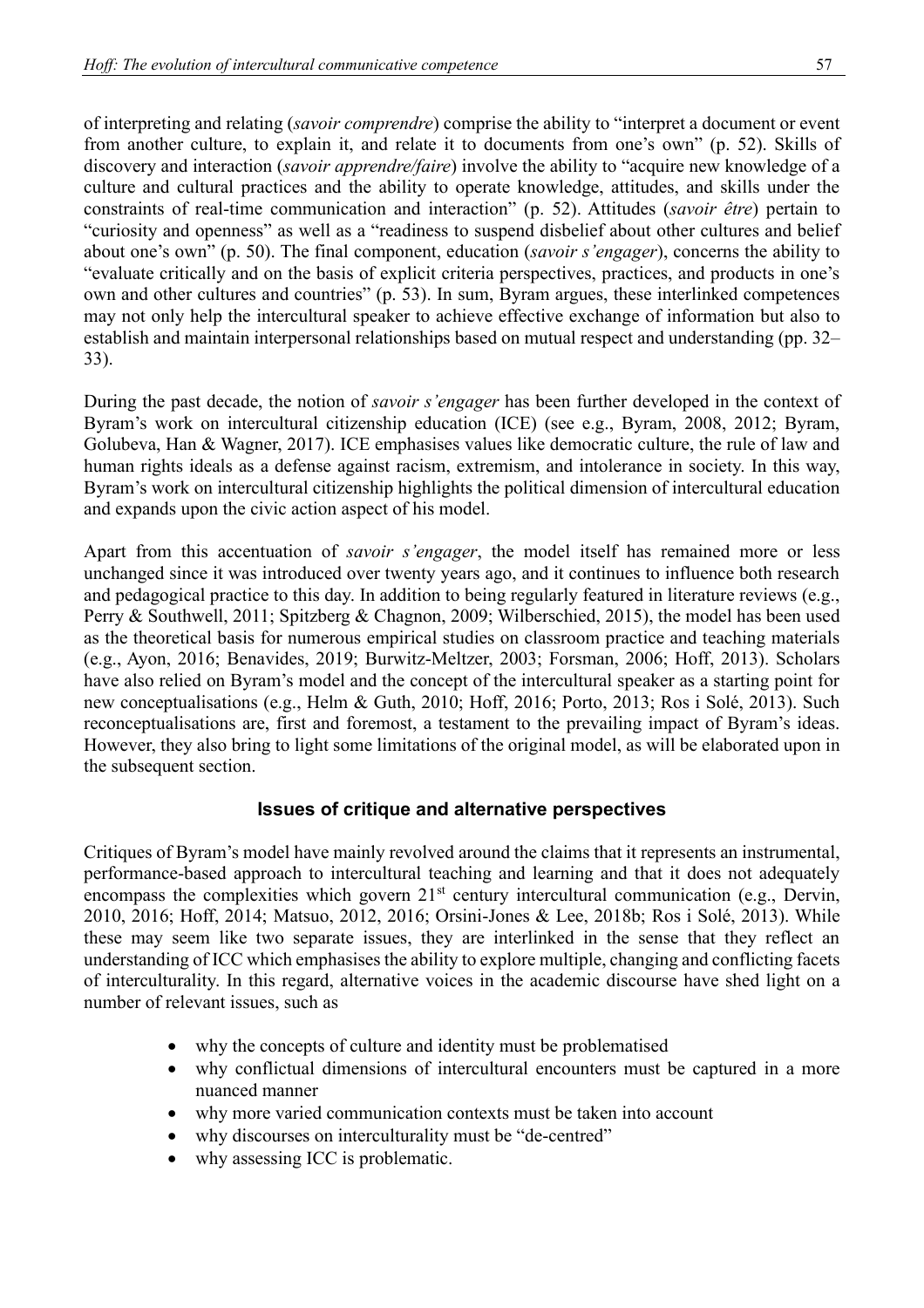With different aspects of Byram's model as a point of departure for the discussion, the following subsections will draw on recent theoretical perspectives in intercultural education research to provide insight into these matters, in addition to considering how this research can inform pedagogical approaches which promote learners' ability to navigate the challenges of intercultural communication in our contemporary world.

#### **The need to problematise the concepts of "culture" and "identity"**

One consequence of 21<sup>st</sup> century societal developments is that our experiences of culture and identity have become increasingly pluralised and complicated (Asararatnam, 2007; Kramsch, 2011; Wahyudi, 2016). In this connection, it has been claimed that Byram's model is tied to a rather static and simplified notion of national culture, thereby misrepresenting contemporary patterns of life and restricting the roles multilingual and multicultural individuals are allowed to adopt in the language learning experience.

This critique stems from the tendency in Byram (1997) to associate culture with the word "country" in the description of *saviors* and objectives. The "culture" of a particular nation tends to be referred to in the singular, and associated with a particular "perspective," also in the singular. Critical scholars have argued that this engenders the interpretation that culture within a nation is coherent, homogeneous, and a representation of fixed values and beliefs (Dervin, 2016). This assumption is associated with an essentialist view of culture, which entails seeing people as defined and constrained by the nation in which they live (Benhabib, 2002; Holliday, 2011). This can be contrasted with a non-essentialist perspective which regards culture as complex, dynamic, and boundless. Similarly, identity is seen as unstable and co-constructed: How one identifies oneself and how one is identified by others varies according to situation and context (Brubaker & Cooper, 2001; van Maele & Messelink, 2019). According to this view, recognising the complexity of individuals is crucial (Holliday, 2011). A practical consequence of the non-essentialist approach is thus that the intricate interplay between various identity markers beyond nationality (e.g., gender, sexuality, religion, ethnicity, race, social class, education, and political and professional affiliation) must be taken into account as a basis for understanding in intercultural encounters (Illman & Nynäs, 2017; Risager, 2018).

Whilst acknowledging that the widespread references to culture in the singular form in the description of ICC model components and objectives might be seen as downplaying diversity and complexity, it should be noted that Byram (1997) does incorporate references to diversity within national cultures, including the experiences of minority groups within the dominant, national culture (e.g., *savoir être*, p. 58). The model, thus, incorporates some recognition of the fact that present-day societies are increasingly pluralistic and multicultural. In this context, regional variations and a range of social distinctions are specifically mentioned as relevant issues for consideration (*savoir*, pp. 59–60). In other words, different sub-cultures within the nation are recognised, but the notion that there can be internal heterogeneity within such groups (Benhabib, 2002; CoE, 2018; Phillips, 2007) is not as apparent. Similarly, while references to social and regional identities (*savoir*; Byram, 1997, p. 60) to some degree contradict the interpretation that the model represents cultural identity as a singular phenomenon, the complex intersectionality of individuals' identities is not mentioned as a relevant issue of concern.

Another aspect which cannot be said to be clearly reflected in Byram's model is the non-essentialist view that culture is dynamic and fluid, in the sense that it can change, intermingle, and cut across national frontiers (Holliday, 2011; Risager, 2006, 2007). Matsuo (2012) claims that the equation of culture with nation is both "theoretically insufficient" and "out of tune and step with the zeitgeist," because it does not encompass "new connections, new patterns of life" which have emerged in "the era of rapidly advancing globalization" (p. 4). Some have gone so far as to claim that the widespread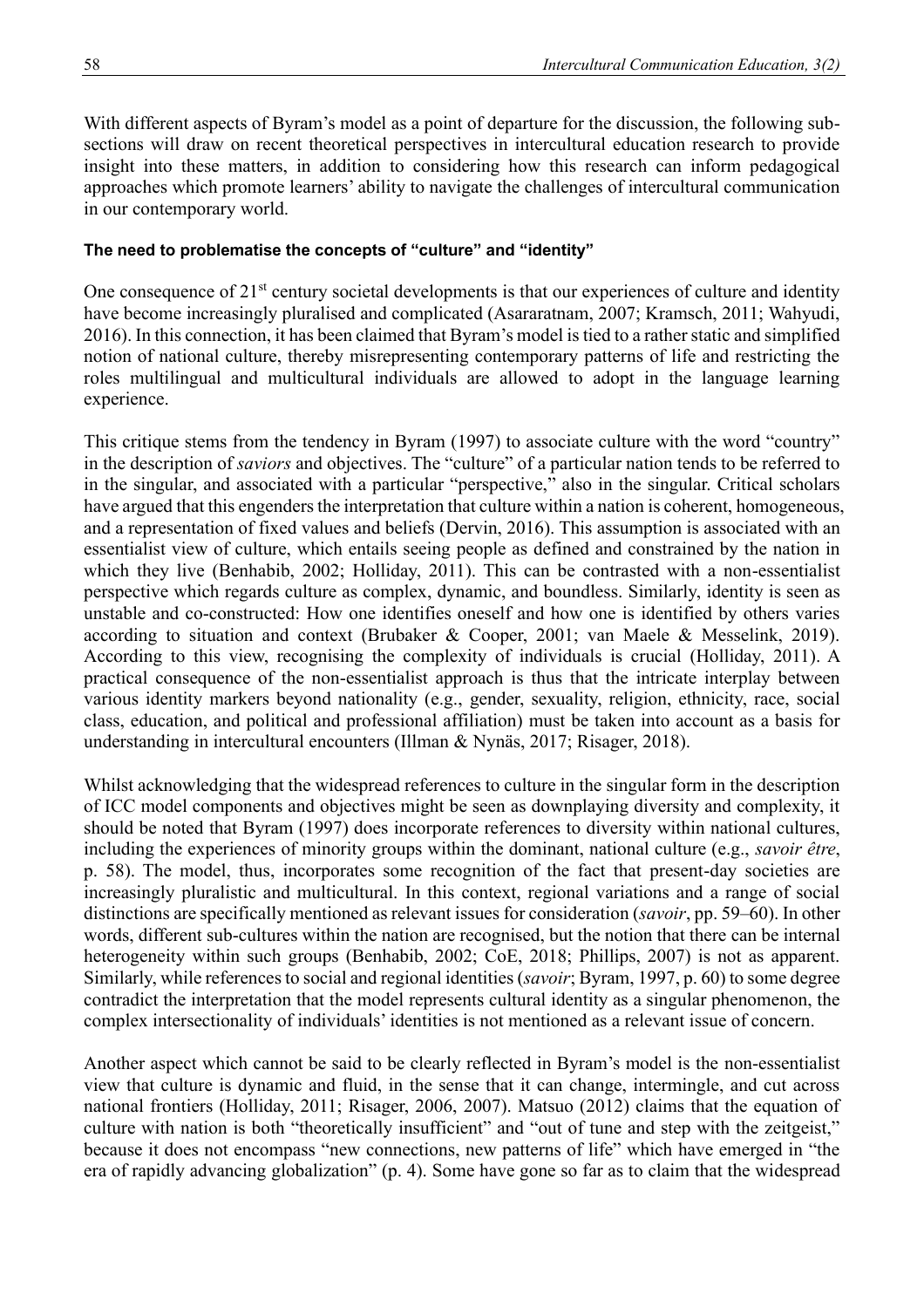migration and mobility in today's world have made it challenging for anyone to pinpoint their cultural identity/affiliation (e.g., Asaratnam, 2007). However, it should also be pointed out that there are still many people in the world who do not have the benefit of mobility. Accordingly, cultural identity is not as complex for them as for those individuals who are highly mobile and thereby have the luxury of enjoying a wide variety of cultural and identity resources (e.g., Western elites). Nevertheless, it is important to acknowledge how transnational flows of cultures and languages (Risager, 2006, 2007) affect how individuals perceive themselves. In this context, Ros i Solé (2013) proposes that the ideal of the intercultural speaker be replaced by a cosmopolitan speaker who "seeks to create a new cultural identity for the individual who 'dwells' in a variety of languages and cultures" (p. 336). Moreover, the consequence of transcultural flows of languages and cultures is not only that more multifaceted learner identities must be recognised, but also that conceptualisations of ICC must provide a basis for a dynamic and realistic understanding of the language-culture nexus (see Section 3.3 for a further deliberation of this matter).

As we have seen, the representation of culture and identity in Byram's model suffers from certain inconsistencies and simplifications. Byram himself seems to acknowledge this, as the focus on national culture and singular identity is significantly toned down in later publications, and he explicitly warns against reductionist interpretations (Byram et al., 2017; Byram & Wagner 2018; Porto, Houghton & Byram, 2017). However, scholars are not unanimous regarding *how* to navigate increasingly complex perceptions of these concepts. For example, it has been proposed that researchers and practitioners stop "thinking in terms of national/ethnic boundaries or even in terms of cultural taxonomies" (Arasaratnam, 2007, p. 71). While this would serve to counter differentialist bias (i.e., the assumption that people from different cultures are inherently different, cf. Dervin, 2010, 2016) and stereotypical views, it might simultaneously cause an indifference to discourses of discrimination, power relations, and the ways in which the contextual realities of different social worlds influence interaction between individuals (Manathunga, 2017; Zotzmann, 2017). Some scholars therefore find that the combination of essentialist and non-essentialist perspectives provides a broader basis for intercultural understanding (Greek, 2008; van Maele & Messelink, 2019). From a pedagogical standpoint, it may also be valuable, as Byram and Wagner (2018) suggest, to simplify before adding complexity (p. 102). Moreover, Dervin (2016) concedes that it may be impossible to escape essentialism completely, despite the best of intentions. He suggests that it is important to recognise that one cannot access [interculturality's] complexity but one can navigate, like Sisyphus rolling his boulder up a hill, between the 'simple' and the 'complex'" (p. 81). This entails a willingness to "tolerate uncertainty and to deal with it constructively" (CoE, 2018, p. 45). In other words, while problematising culture and identity involves exploring multiple, even contradictory, facets of these concepts, the ability to recognise one's own limitations in this endeavour may be of equal importance.

Let us consider a specific example which illustrates how such deliberations can take place in the classroom. Learners may explore how notions of culture and identity play a role in informing responses to The Black Lives Matter (BLM) movement. Supporters of the movement have been met by the counterargument that "all lives matter," which is indeed valid from a human rights and equality perspective. As this argument does not single out the rights of a specific group at the expense of others, it avoids an "us" vs "them" dichotomy and thereby brings to light universal aspects of the human condition. From a different perspective, it could also be argued that this claim ignores the oppression that members of the black population have endured and continue to suffer, thus serving to uphold white hegemony, either as a deliberate strategy or due to a lack of understanding of historical and current power structures in society. Consequently, an awareness of various group identities as well as the way in which oppressive forces contribute to shaping such identities is required. However, while nationality, ethnicity and skin colour may have an impact on how people react to the movement, they are not definitive factors, and neither are other markers of identity. Indeed, the rationale behind people's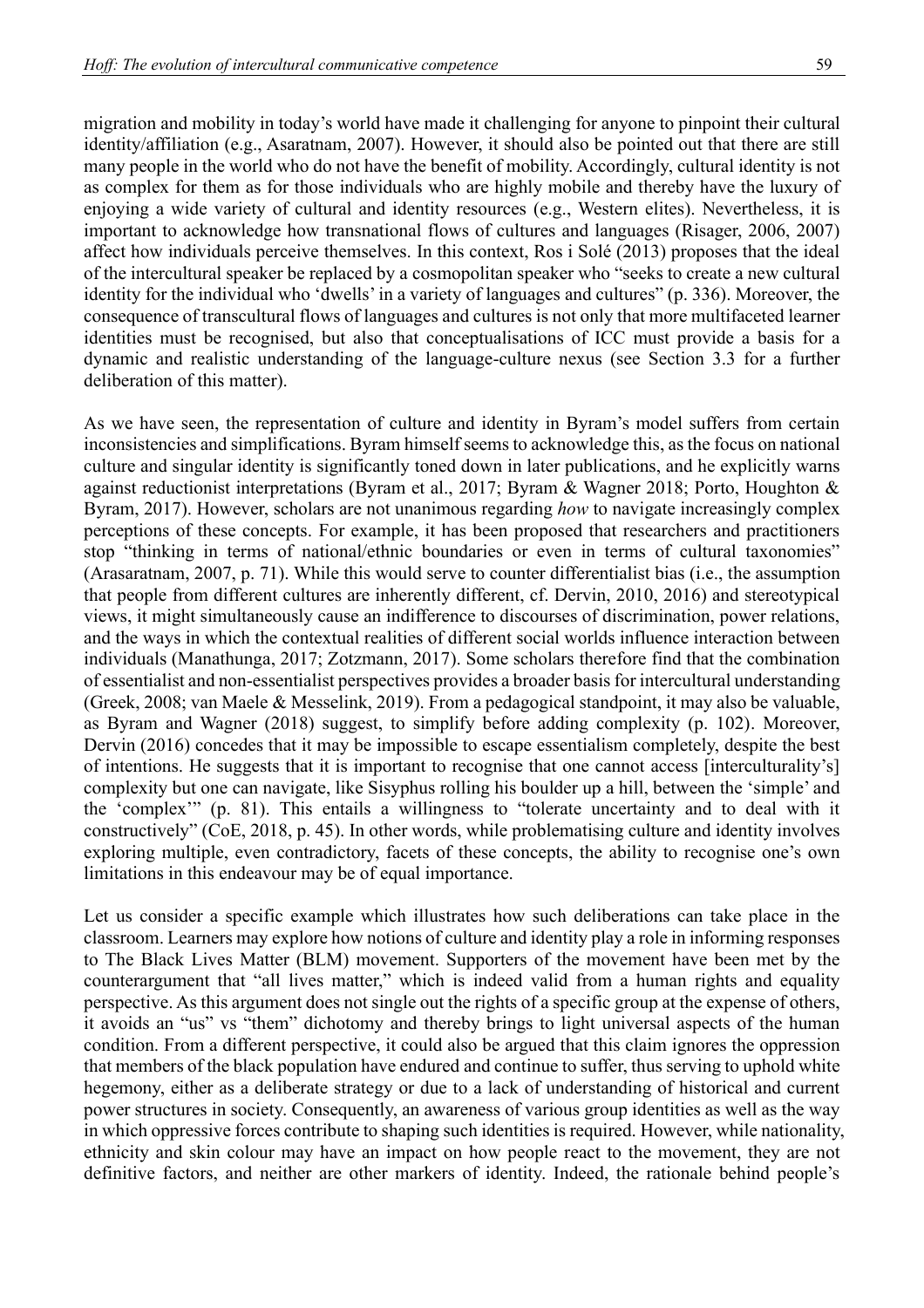responses is varied and may be highly personal, illustrating the fact that "everybody is diverse regardless of their origins, skin colour, social background and so on" (Dervin, 2016, p. 80). Accordingly, classroom work on the BLM movement can only promote a nuanced understanding of how notions of culture and identity affect people's perspectives if a range of different responses are taken into account, viable reasons for these varying responses are contemplated, and possible limitations of one's own ability to establish an absolute "truth" are recognised. Relevant questions to consider in this regard would for instance be: To what degree are the classroom participants' responses similar or different? What might be the explanation for such similarities or differences? How might their reactions differ from an American individual in general, and an African American in particular?<sup>iii</sup> Would it even be possible to make assumptions about other people's responses? What speaks for and against this possibility? Through a multifaceted consideration of such questions, learners can be helped to navigate simple and complex aspects of culture and identity.

#### **The need to recognise conflictual dimensions of intercultural communication**

The next issue of contention concerns how to deal with notions of tension in intercultural communication. This is a particularly pressing issue due to the fact that the manifold and unpredictable nature of 21<sup>st</sup> century interactions make intercultural encounters more prone to conflict (Stadler, 2020). Furthermore, we have seen an increased level of political polarisation as well as extremism and xenophobia in society in recent years (CoE, 2010, 2016). Byram's model of ICC does to some extent acknowledge conflict as a natural part of intercultural encounters. This is particularly evident in *savoir s'engager*, which involves the intercultural speaker's critical evaluation of both his own and others' perspectives (see Byram, 1997, pp. 63–64, 101). Nevertheless, as noted in Hoff (2014), the recurrent emphasis on the intercultural speaker's mediating role in all components of the model suggests that his ultimate aim is to establish a "harmonious fusion of opposing worldviews" (p. 511) by negotiating agreement and mutual understanding (also see Ferri, 2016). However, scholars have in recent years questioned whether harmony and agreement represent a realistic, or even constructive, goal in intercultural communication.

This scepticism can partly be linked to the fragmentation and pluralism which characterise many of today's societies. Iversen (2014) argues that such diversity makes it unreasonable to define a platform of shared values on which everyone can agree, and he has coined the term "community of disagreement" (my translation of the original Norwegian term *uenighetsfellesskap*) as a basis for a new way of thinking about interaction and society. Indeed, it can be valuable to acknowledge that conflict and disagreement may facilitate "meaningful communicative situations in which the participants are deeply engaged, thus contributing to a higher level of honesty and involvement" (Hoff, 2014, p. 514) in intercultural exchanges as well as in learning contexts. In this connection it is worth noting that the acceptance of diversity and respect for differences are central objectives of democratic citizenship and human rights education, as specified in the competence model which provides a foundation for the RFCDC (CoE, 2018, Vol. I, p. 38). Along the same lines, this framework emphasises the tolerance of ambiguity, which is described as comprising, among other aspects, "acknowledgement that there can be multiple perspectives on and interpretations of any given situation or issue" (p. 45).

From a pedagogical perspective, this involves striving towards establishing communities of disagreement in the classroom and regarding notions of conflict and dissent as potentially beneficial conditions for intercultural learning processes rather than as barriers to communication (cf. Hoff, 2014). The promotion of *dialogue* is essential in such regard, as this mode of classroom interaction recruits the different subjectivities of the learners and lays the groundwork for the formation of personal values and respect for different perspectives and opinions (Thyberg, 2012; Tornberg, 2004). This is not to say that the classroom be understood as a "free-for-all" zone or that all viewpoints be uncritically accepted,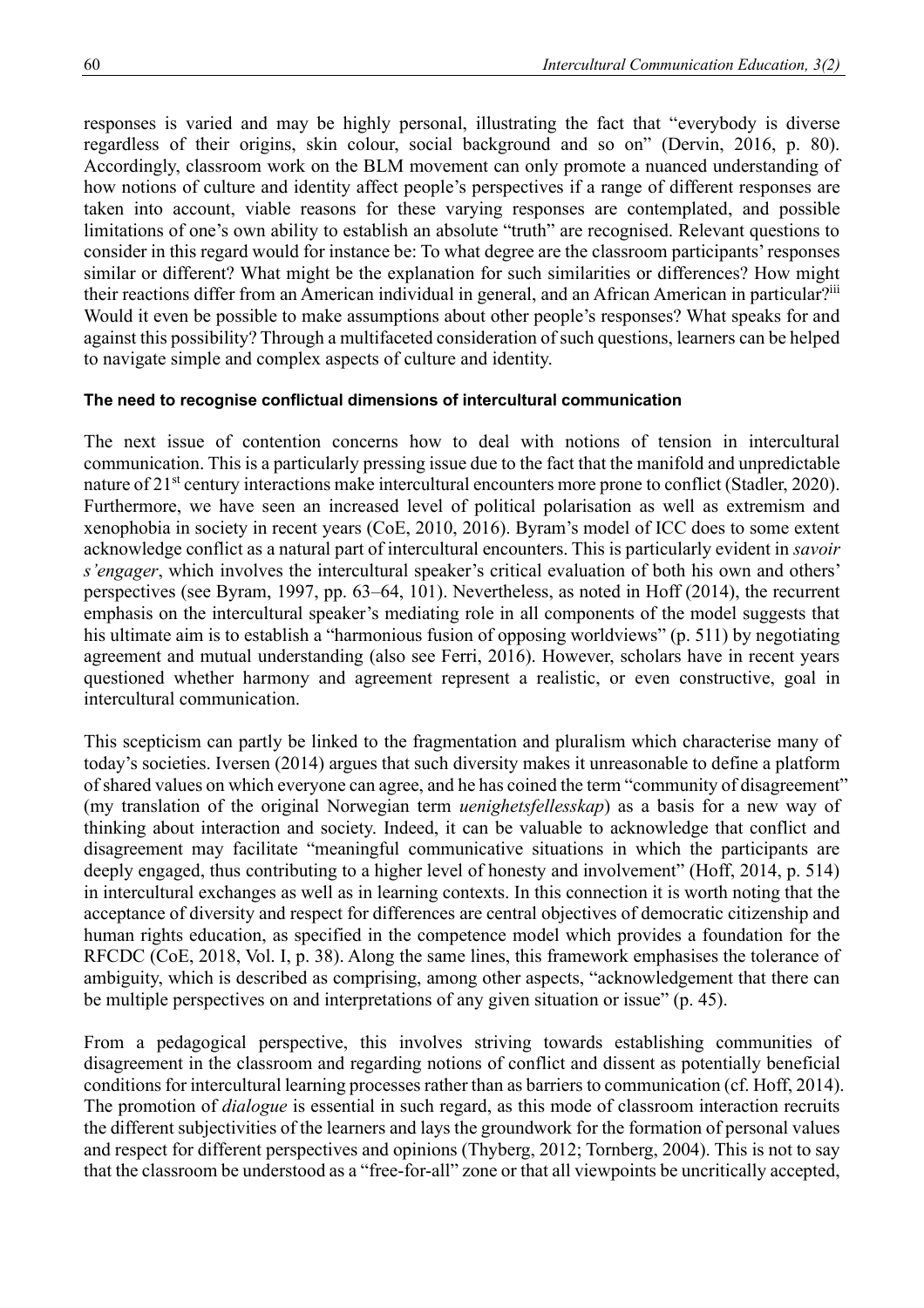as this might serve to reinforce rather than counter discriminatory and prejudiced views. It does mean, however, that classroom participants must risk being exposed to opinions that they perceive as deeply unreasonable and to which "a natural reaction may be to respond with judgement, distress or even censorship" (Hoff, 2018, p. 80). If sensitive intercultural issues are to be dealt with in a constructive and nuanced manner in educational settings, they must be brought out in the open rather than being glossed over. Empirical studies indicate that learners rely on a wide spectrum of strategies for resolving the instabilities which arise due to conflict in classroom discussions (Johannessen, 2018; Thyberg, 2012). Nevertheless, for this type of dialogue to become a "paradoxical, irreducible confrontation that may change one in the process," (Kramsch, 1993, p. 231) it is essential to ensure that problematic statements are countered, omissions are addressed, and interesting observations are elaborated upon (Hoff, 2017). Accordingly, the teacher's attentiveness both to what is said as well as what is *not* said by the classroom participants is crucial.

Indeed, conflict is not necessarily an explicit aspect of intercultural communication – or classroom discourse – in the sense that it is expressed through a difference of opinions; it may also be of a more elusive character. In order to explore such implicit tensions, we must first recognise communication as co-constructed and dynamic (Borghetti, 2017; Ferri, 2016; Illman & Nynäs, 2017). A consequence of this bilaterality is that successful communication can never be guaranteed despite the intercultural speaker's best efforts. Intriguingly, while Byram (1997) acknowledges the power native speakers may exercise over foreign speakers (p. 21), the model itself reflects the notion that the competent intercultural speaker is able to determine the outcome of communication by applying a set of communicative tools and strategies (Ferri, 2016). Such a focus on establishing efficient communication may ignore the wide range of conditions which can affect the eventual "success" of the interaction (Rathje, 2007). Accordingly, the very premise of the model, i.e., the intercultural speaker's willingness to adjust own behaviour and attitudes, leads to an imbalance of power in the encounter due to the fact that the interlocutor may not be similarly inclined (Hoff, 2018). Such imbalance cannot necessarily be rectified by the intercultural speaker's knowledge of both cultures, as suggested by Byram (1997, p. 21). Alternatively, the intercultural speaker may be so intent on establishing successful communication that he, in an effort to please the other, steers clear of conflict by not being entirely truthful. In other words, both the intercultural speaker and his interlocutor are vulnerable to manipulative behaviour (see Rathje, 2007, pp. 256–257). This also means that seemingly harmonious communication may mask implicit notions of conflict such as half-truths or internal confusion, indecisiveness, or a lack of motivation (Dervin, 2016). Hence, neither the intercultural speaker's words nor those of his interlocutor can be taken at face value.

Kramsch (2011) provides further insight into this matter. She argues that the traditional understanding of ICC as the ability to mediate between different cultural points of view, does not adequately reflect the fact that "the self that is engaged in intercultural communication is a symbolic self that is constituted by symbolic systems like language as well as by systems of thought and their symbolic power" (p. 354). Kramsch proposes that the development of "symbolic competence" be regarded as an integral aspect of intercultural teaching and learning. She points out that learners need the ability to "interpret what is meant by what is said, to understand how people use symbolic systems to construct new meanings, and to imagine how the other languages they know might influence the way they think, speak and write" (Kramsch, 2012). Thus, engaging in intercultural dialogue or dealing with intercultural matters in a pedagogical context requires an awareness of discourse as symbolic representation ("what words say and what they reveal about the mind"), symbolic action ("what words can do and what they reveal about intentions"), and symbolic power ("what words index and what they reveal about intentions") (Kramsch & Whiteside, 2015, slide #13). Such awareness relies on an exploration of how we reconstruct reality by representing, changing, and doing things with words.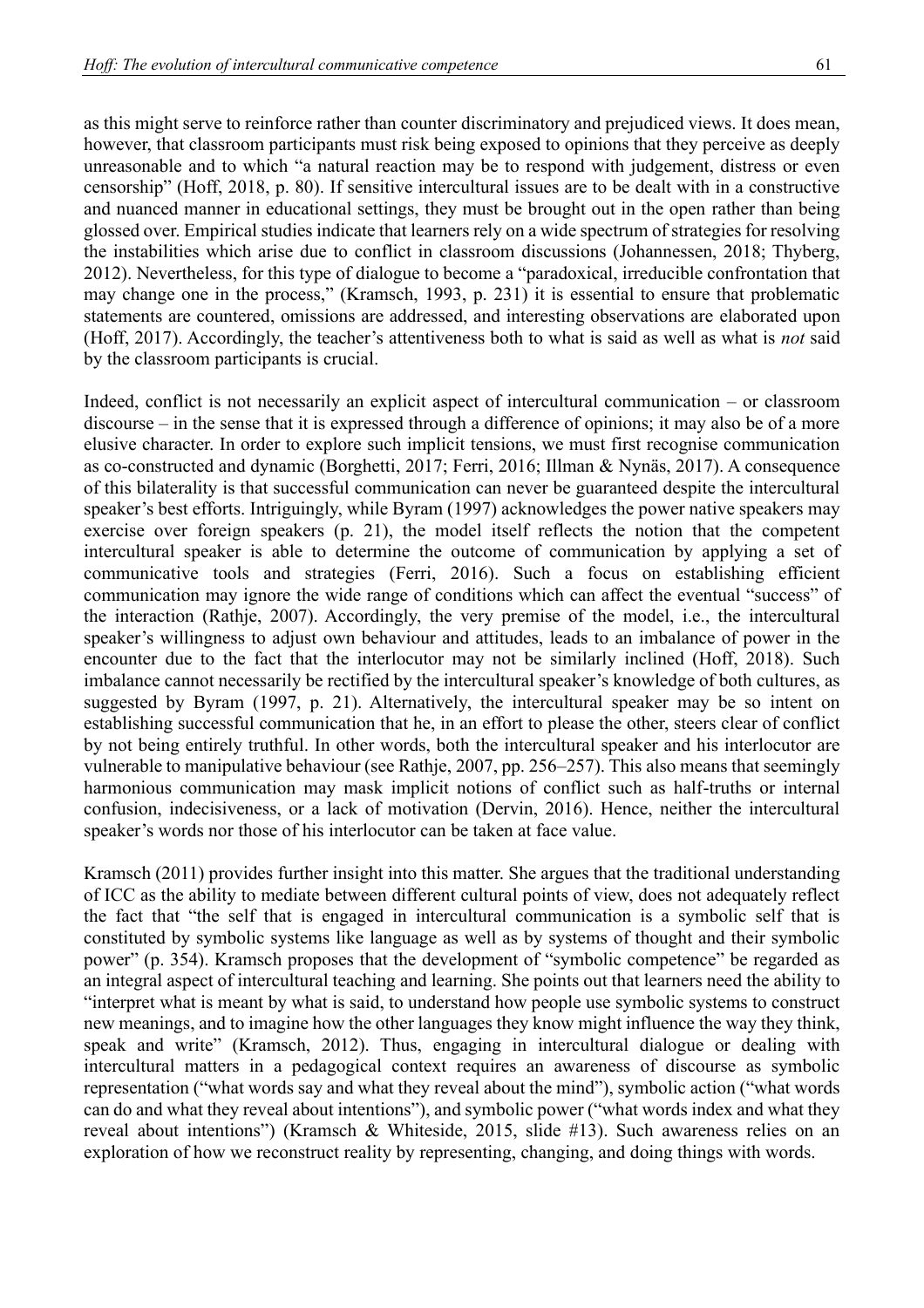In practical terms, this means that learners must be prompted to look beyond the surface of utterances. This is, for example, relevant when discussing harmful language use. The RFCDC (CoE, 2018) proposes that behaving appropriately in intercultural situations may involve taking a principled stance against hate speech directed at certain cultural and social groups. However, in this context it may not only be relevant to develop "knowledge of human rights as well as linguistic and communicative skills" (p. 34) to be able to formulate an effective response, as suggested by the CoE. Equally important is the learners' consideration of how words may consciously or unwittingly reproduce a viewpoint or an attitude, as well as how the decision to refrain from using certain words or using them in a new context may also say something about the interlocutor's intentions. For instance, the "N-word" is a highly sensitive and controversial term which carries connotations of racism and oppression, but which can also frequently be heard in rap songs by black hip hop artists. If learners are to gain an understanding of the mechanisms at play here, symbolic dimensions of the word must be examined. Learners may be encouraged to ponder such questions as: How does the meaning of the word shift according to context and who the word is used by and about? What makes it possible for people to use the word in such different ways? Who are allowed or not allowed to use the word, and why? What can this tell us about power dynamics between people? iv The deliberation of such matters may enhance learners' understanding of how the term embodies tensions between various discourses as well as present and past identities. Furthermore, it may raise their awareness of how language can be used as vehicle to exclude and include individuals from different groups as well as to manipulate notions of culture and identity, thereby challenging not only prior meanings but also power structures in society.

### **The need to take into account more varied communication contexts**

When the concept of the intercultural speaker was introduced over two decades ago, it was associated with the ability to communicate effectively with native speakers of a given target language (Baker, 2011). While the development of such competence is recognised as a lifelong process in Byram (1997), the FL classroom and fieldwork in the form of organised visits abroad are highlighted as particularly suitable arenas for learning (pp. 65–69). Byram's model thus "presuppose[s] a physical type of mobility" (Orsini-Jones & Lee, 2018b, p. 16) and its primary focus is on real-time, face to face interaction in the physical world. This has led scholars to address the need to consider how the intercultural dimension manifests itself in a wider range of communication contexts than those explicitly captured by Byram's model.

First of all, it is important to take into account the diversified speakership of many languages and the increasing use of languages as a *lingua franca* between individuals from different linguistic and cultural backgrounds. As noted by Baker (2011), theoretical conceptions which focus on native speaker communities as the main points of reference are not adequate for describing communicative practices in which language is used as a *lingua franca* between people who do not have that language as their mother tongue. Such practices necessitate a reconsideration of the relationship between language and culture. Whereas the view that culture is a "feature of language itself" (Kramsch, 1993, p. 8) lay the foundation for culture to become an integrated aspect of language education three decades ago, Risager's (2006, 2007) seminal work has contributed to a more nuanced understanding of this interrelationship. She points out that language and culture are constantly disconnected and reconnected as languages and languacultures spread across cultural contexts and discourse communities. Consequently, internationalised *lingua franca* practices do not involve "our culture/their culture" dichotomies but take on new forms and meanings which are neither attributable to any one culture nor are they culturally neutral (Phipps & Guilherme, 2005).

Byram and Wagner (2018) admit that this has "major implications for teachers and the concept of intercultural competence" in the sense that "learners' own imported connotations and linguistic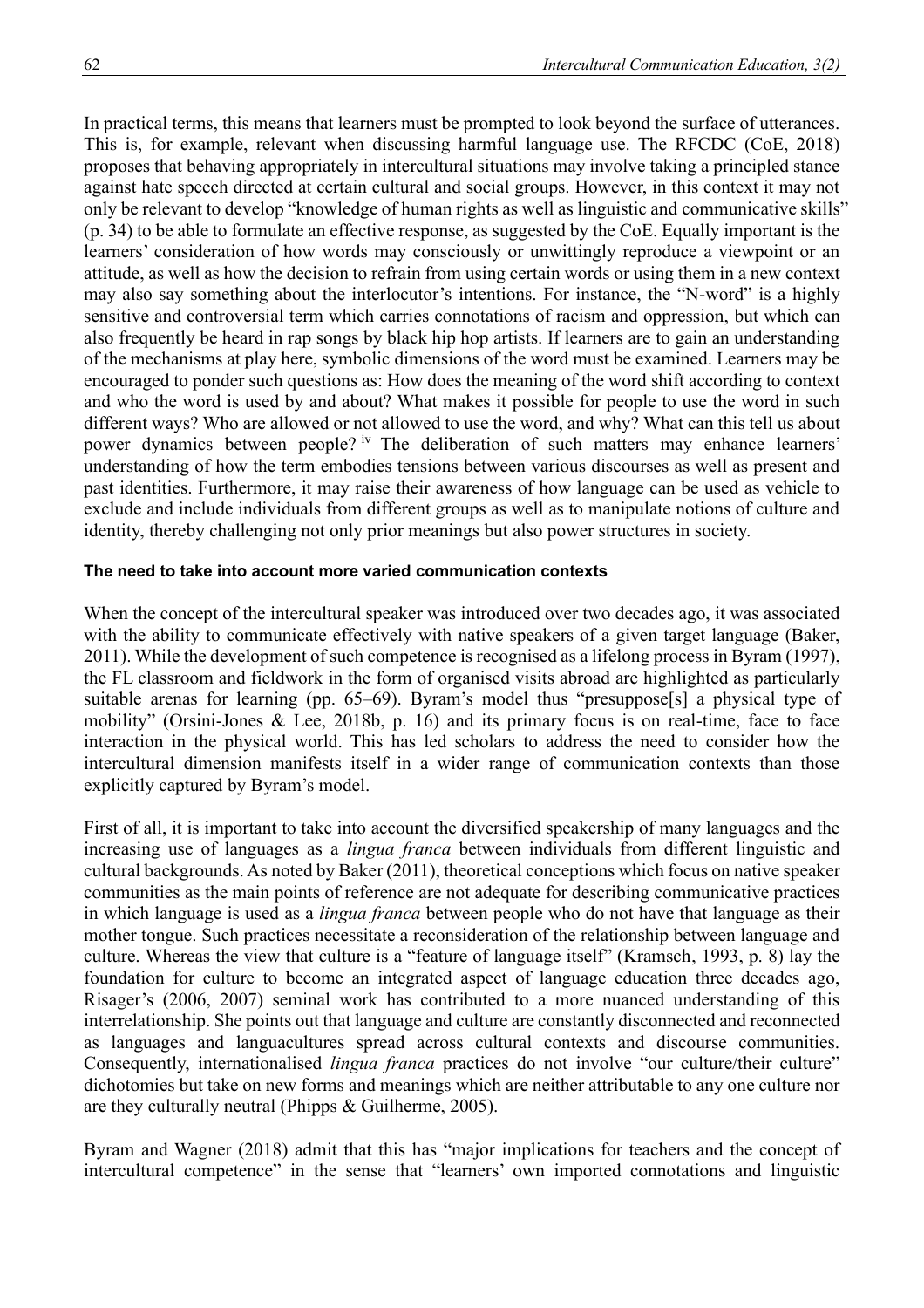practices do not need to be modified to those of a 'native speaker' in quite the same way as in the past" (pp. 143–144). In line with this shift in stance, Baker (2011) has introduced a model of intercultural awareness (ICA), the top level of which involves the speaker's ability to "mediate between different emergent culturally and contextually grounded communication modes and frames of reference" (p. 203) in global *lingua franca* contexts. In practice, this means that learners must be given the opportunity to rehearse such mediation by negotiating alternative interpretations of phenomena which may carry diverse and competing connotations. For example, the seemingly simple word "tea" might bring associations to different varieties of Asian tea culture or the British custom of afternoon tea, or it can be understood as an alternative term for 'supper' (associated with social background), as a hot or cold beverage, as an expression of hipster culture, etc. The collaborative deliberation of such diverse interpretations might even create new associations, thereby giving rise to the learners' understanding of the fluidity of cultural references in intercultural communication.

Second, the concept of *literacy* has provided a foundation for new conceptualisations of ICC which focus on communication contexts beyond the physical world. Whereas literacy was originally understood as the ability to decode and encode script, additional dimensions of agency, communication, and learning have gradually come to be associated with the concept (Ørevik, 2018). It has thereby been redefined as "the ability to identify, understand, create, communicate and compute, using printed and written materials associated with varying contexts" (UNESCO, 2004, p. 13). In this connection, it should be noted that encounters with *text* are to some extent incorporated in Byram's model, for instance through the objective that the intercultural speaker be able to "interpret a document […] from another culture, to explain it and relate it to documents from one's own" (*savoir comprendre*, Byram, 1997, p. 52). Furthermore, the intercultural speaker has recently been referred to as "someone who can 'read' texts of all kinds […] in a critical and comparative mode […]" (Porto et al., 2017). However, the model of ICC does not reflect the view that the reading of FL texts can be regarded as a form of intercultural communication in its own right, nor does it provide insight into what distinguishes processes of text interpretation from real-time communication. As noted in Hoff (2016), the written word invites the reader into a more deliberate and reflective style of communication and thereby provides unique opportunities for multifaceted scrutiny.

This makes it pertinent to shift focus away from the qualities of the intercultural speaker to those of the intercultural *reader*. Whereas the role of literature as a medium for intercultural explorations has been theorised since the 1990s (e.g., Bredella, 2006; Kramsch, 1993; MacDonald, Dasli & Ibrahim, 2009; Narancic-Kovac & Kaltenbacher, 2006), few attempts have been made to conceptualise the intercultural dimensions of "literary literacy"<sup>v</sup> (Lütge, 2012). Porto's (2013) Model of Intercultural Understanding, which has provided the foundation for a collaborative project with Byram (Porto & Byram, 2017), is notable because it is suited to illuminate the fluid and inconsistent nature of readers' cultural understanding in encounters with text. However, the components of this model do not clearly capture the role of literary analysis in this endeavour. The Model of the Intercultural Reader (MIR) (Hoff, 2016) is a recent theoretical construct which explicitly takes such matters into account by including the reader's consideration of the *effects* of different narrative styles and structures as well as of various cultural/social/historical subject positions. It thereby incorporates symbolic dimensions of the text interpretation process and draws attention to implicit notions of conflict (cf. Section 3.2) in the reader – text relationship. Moreover, the MIR opens up scope for more expansive intercultural explorations than those involving the perspectives of individual readers and the text. This model illustrates how the text interpretation process may operate at three interlinked levels of communication, comprising the intercultural reader's engagement with the multiple voices of the FL text (level 1), other readers (level 2), and other texts (level 3). In an educational context, level 2 can not only be involved by exploring the views of the different classroom participants but also by investigating other contemporary and prior readers' interpretations in the form of book reviews (to be found in newspapers,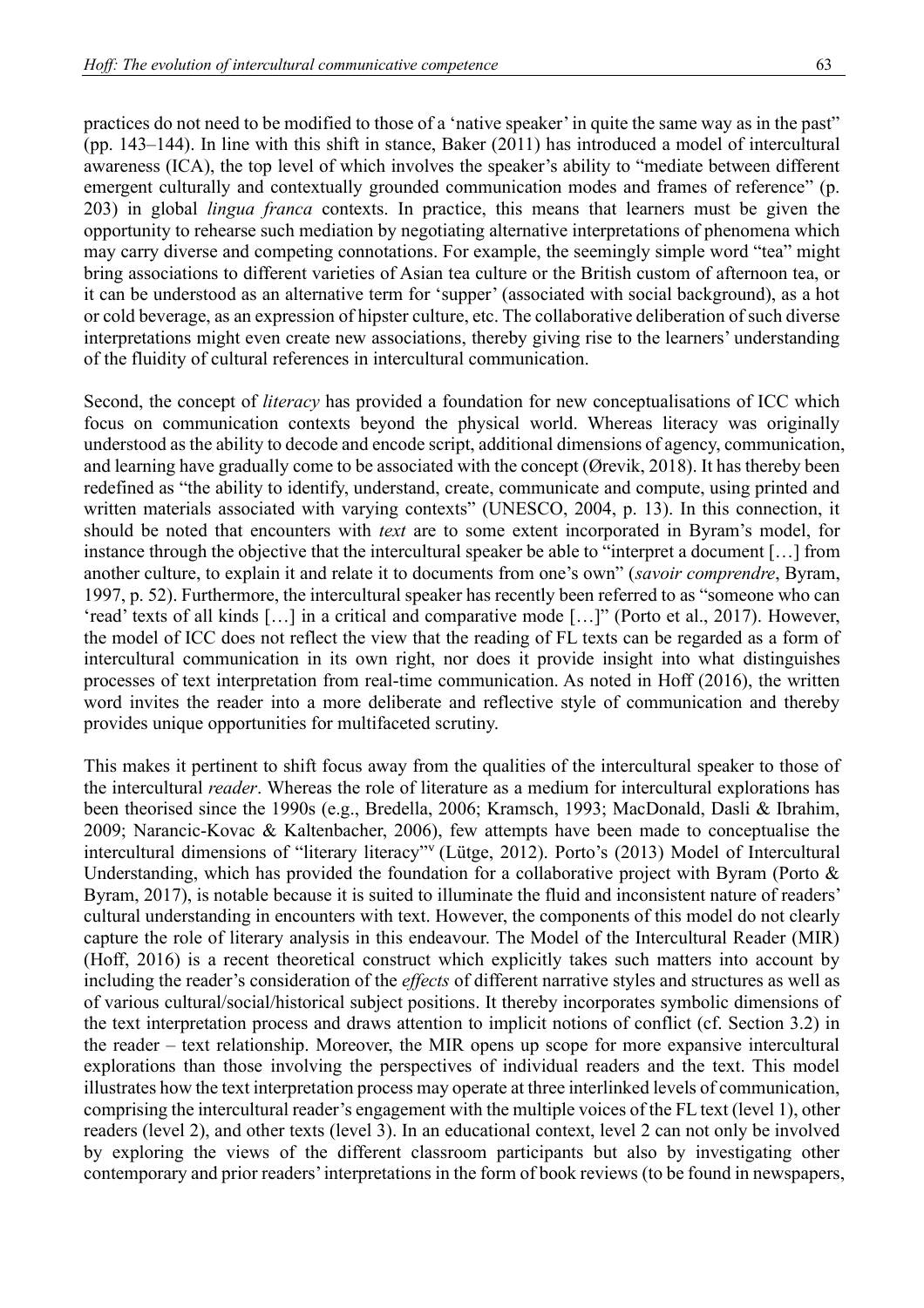magazines, podcasts, or similar) or alternative versions of the text (e.g., graphic novels and film adaptations). Furthermore, level 3 can be drawn into play by eliciting the learners' previous knowledge of similar texts (in terms of e.g., plot, theme, allusions or parody) across a range of different genres and media. Teachers may thus promote their understanding of how representations of culture are constantly manipulated, reframed and recontextualised. Furthermore, empirical research indicates that young readers of literature tend to recognise intertextual connections involving multimodal, digital texts (Hoff, 2017, 2019). Accordingly, such practices can potentially also contribute to bridging the gap between literature and "new" media in the language classroom (cf. Habegger-Conti, 2015).

Indeed, scholars have addressed the need to include other forms of cultural expression than scriptbased text in our perception of what intercultural communication is and can be (Chen, 2012). In this regard, another limitation of Byram's model has been identified: It is based on the affordances of the technology which was available in the  $90s<sup>vi</sup>$  (Orsini-Jones & Lee, 2018b). Since then, new technologies like the internet and social media have had a considerable impact on how communication can take place. First of all, Web 2.0 has facilitated distant connections which were previously unavailable (Thorne, 2010). Furthermore, cultural content is increasingly communicated through a combination of different semiotic modes (e.g., image, layout, music, gesture, speech, moving images and 3D objects) which make up integrated meaning-making ensembles (Kress, 2010; Skulstad, 2018). Accordingly, multimodality adds layers of meaning – and potential misunderstanding – to the intercultural encounter (Benavides, 2019). Moreover, Kramsch (2009) points out that our online self can differ from the one we employ in face-to-face interactions, which means that computer-mediated communication (CMC) not only involves grappling with "various symbolic forms, but also the degree of reality or hyperreality they represent" (p. 177). In other words, meaning-making is even more problematic in online contexts.

As a result of such developments, the concept of literacy has been expanded to comprise multiple skills related to the interpretation of different sign systems and media, and there is thus a need to regard the promotion of "multiliteracies" (The New London Group, 1996) as an integrated aspect of intercultural teaching and learning (Porto et al., 2017). Byram's model has recently been used in this context, for example, as a framework for a telecollaboration learning project at a Lebanese English-speaking university (Ayan, 2016) and as a tool to analyse multimodal teaching materials (Benavides, 2019). However, a number of scholars have found that the affordances and challenges of CMC necessitate new conceptualisations of ICC (O'Dowd & Ware, 2009; Thorne, 2010). One such effort has been made by Helm and Guth (2010), who have adapted Byram's model to an online language learning context, adding new literacy competences that can enable learners to take critical responsibility as active citizens in a globalised digital world. Furthermore, Orsini-Jones and Lee (2018a) discuss the challenges which the online blurring of written and oral language poses to students and propose that "cyberpragmatics" be regarded as an integrated component of ICC.

What the above-mentioned theorisations have in common is that they focus on competences related to distinct forms of intercultural communication, be it *lingua franca* interactions, engagement with literature, or various types of digital and/or multimodal communication. In an educational perspective, however, there may lie a particular pedagogical potential in looking *across* diverse communication contexts. For instance, classroom participants may reflect on such issues as: What distinguishes the reading of script-based texts from interacting with multimodal texts and how does this affect the ways in which cultural content is construed? In which ways can classroom discussions about FL literature teach us something about how fluid cultural references can be negotiated in *lingua franca*  communication? What distinguishes online interaction from face-to-face dialogue, and how does this affect processes of meaning-making? By considering such matters, learners may not only develop competences related to diverse contexts but also an ability to discover new connections and layers of meaning in the interface between different forms of intercultural communication.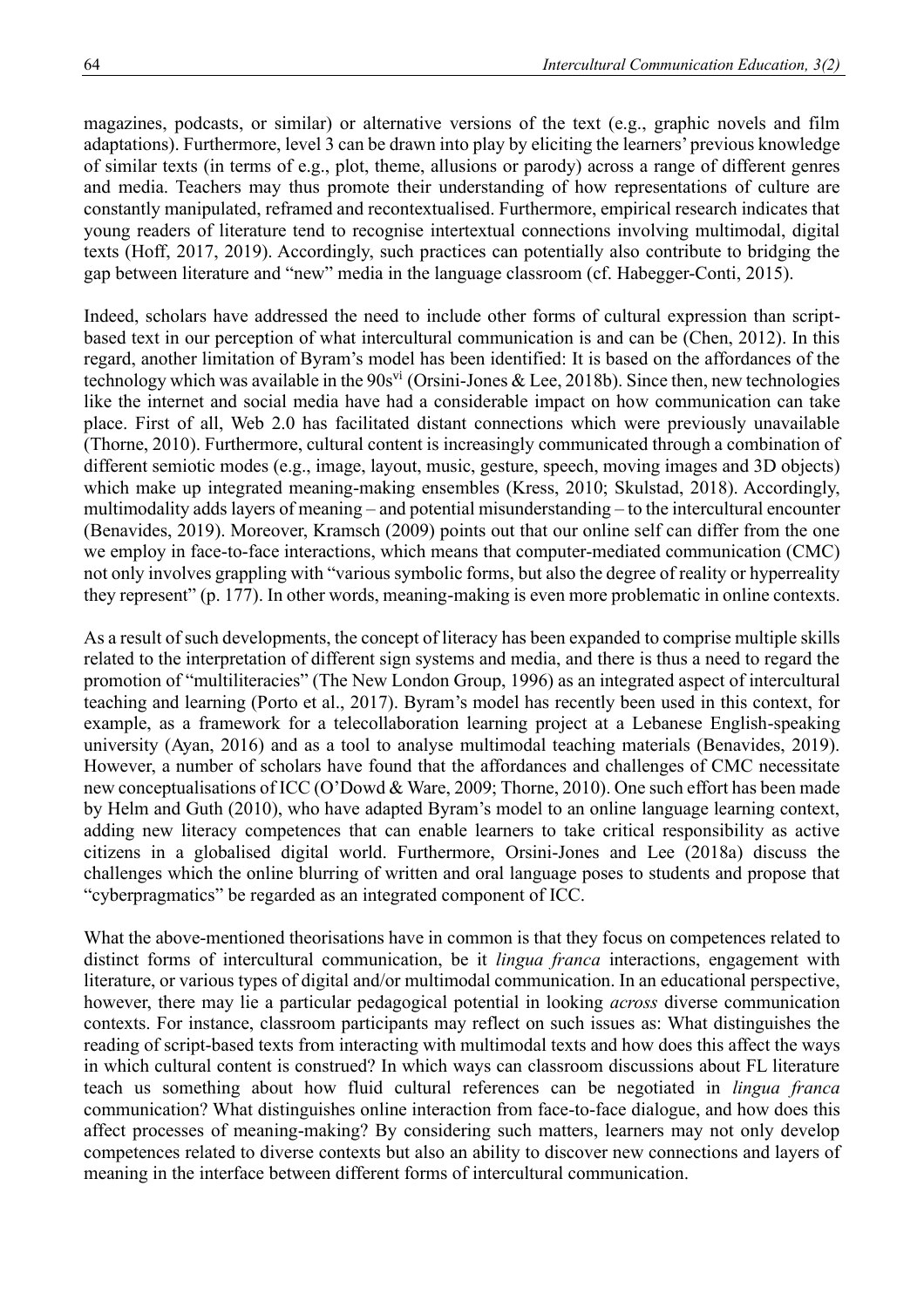#### **The need to de-centre discourses on interculturality**

An important aim for the intercultural speaker is to be able to identify ethnocentric perspectives and to recognise the effects thereof, as detailed in Byram's (1997) description of learning objectives related to *savoir comprendre* (p. 52). Furthermore, *savoir s'engager* involves the ability to identify and evaluate ideological perspectives (pp. 63–64). Through his work on intercultural citizenship, Byram (2008) has labelled the latter "the most educationally significant of the *saviors*" due to the fact that it "opens up the questions of educational philosophy and traditions that differ from one country to the next" (p. 236). It is somewhat of a paradox, then, that his model has been criticised for reflecting a Western theoretical and cultural bias. Such critique must be understood in relation to the geographical and historical context out of which the model emerged as well as more general trends in the academic community.

One of the motivating factors behind what has been called the "intercultural shift" (Hoff, 2018) in language teaching and learning in the 1990s, was that the CoE had an ambition for education to contribute to increased dialogue and cooperation among members of different national cultures within the European Union (Kramsch, 2006). This goal had its roots in humanistic *Bildung* ideals. Originating from Western philosophical and educational thought, the concept of *Bildung* has come to be associated with the development of personal identity, moral values, critical thinking, and democratic citizenship (Hoff, 2014). Such ideals are also reflected in Byram's model, for example, through its emphasis on Kantian rationality as well as the way in which it places the individual at the centre of the world (Matsuo, 2012; Spitzberg & Chagnon, 2009). However, as the model has gained popularity beyond Europe, it is frequently used today in educational contexts that do not match these ideologies (cf. Kramsch & Whiteside, 2015). Because the model can be said to downplay notions of conflict and disagreement (Ferri, 2016; Hoff, 2014; cf. Section 3.2), this is somewhat problematic. In fact, the model has been criticised for being normative and for representing ICC as a matter of applying a general set of principles like democracy and human rights as a "universal standard for resolving misunderstanding or conflicts" (Matsuo, 2016, p. 8). Based on this interpretation, it can be argued that the model leaves the door open for culturalist approaches in intercultural education despite incorporating the intercultural speaker's ability to explore ethnocentric perspectives. Indeed, empirical studies of FL textbooks have revealed a proclivity to represent European/Western contexts and values as if they were universally valid in addition to undervaluing power relations in the world, for instance by excluding certain dimensions of society such as the harsh realities of colonialism and imperialism (Lund, 2007; Risager, 2018). Along the same lines, scholars have pointed to what they perceive as Eurocentric discourses in the new RFCDC (CoE, 2018) (Simpson & Dervin, 2019).

However, it would be unfair to trace such apparent predilection back to Byram's model alone. It is, in fact, indicative of a more general trend in international scholarship on language and communication which has marginalised non-Western discourses (Shi-xu, 2007). To rectify this imbalance, Shi-xu (2007) claims that "new, locally grounded and globally minded perspectives and techniques must be reconstructed in order to make proper sense of culturally different, 'other' discourses" (p. 3). In an attempt to move beyond culturalist, self-centred assumptions in intercultural education research and practice, scholars have proposed a "critical turn" (Dasli & Diaz, 2017). Efforts of this nature rely on an awareness that approaches to interculturality can never be neutral; they are "always based on particular assumptions and shaped by epistemological, ontological, normative and political commitments" (Zotzmann, 2016, p. 238; see also Holliday, 2011). Embracing a critical intercultural perspective thus involves taking a self-reflexive stance. The idea that intercultural learning requires de-centring from one's own perspective is, of course, not innovative in itself; this notion lies at the very core of Byram's model (see e.g., Forsman, 2006). However, proponents of the critical turn take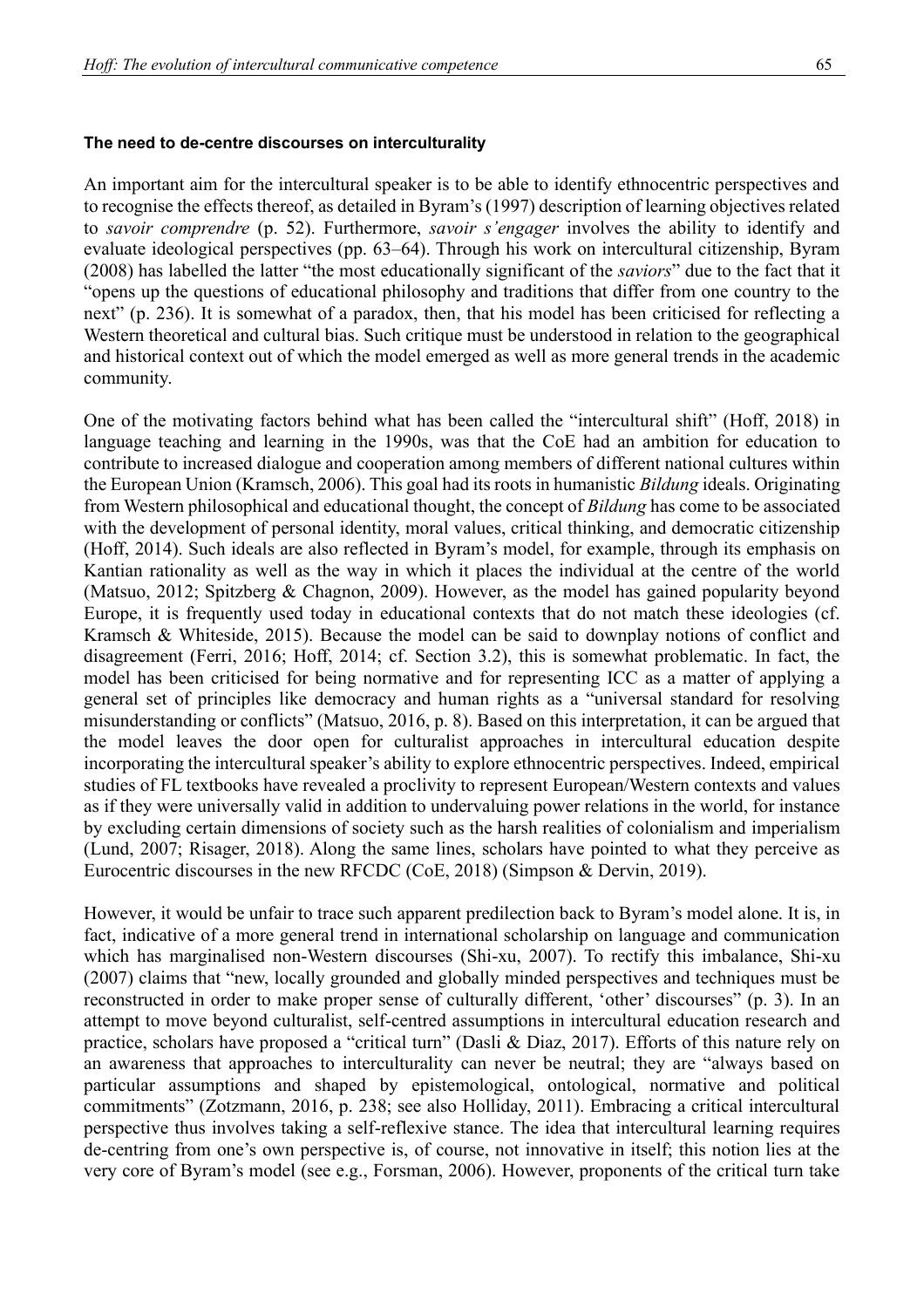the idea of de-centring one step further by emphasising the need to incorporate ideas from the "periphery" in conceptions of intercultural competence and questioning the very terms, concepts and, notions that we use to discuss interculturality (Dasli & Diaz, 2017; Holliday, 2011; Li & Dervin, 2018; Miike, 2010). This type of de-centring thus has a different theoretical and ideological meaning than what is implied in Byram's model. It is, however, to a certain degree reflected in some of his later work. For instance, a recent editorial piece written by Byram in collaboration with other scholars (Porto et al., 2017) acknowledges that there are predicaments associated with relying on human rights as a universal framework for ICE and that there is a need for "more discussion about the ethical, theoretical, practical and other issues" (p. 11) involved in this endeavour.

In practical terms, classroom work can contribute to de-centring discourses on interculturality by problematising fundamental concepts like democracy and human rights and considering how these concepts can be understood in different ways by different people in different parts of the world (Goody, 2006; Li & Dervin, 2018). This might advance into a deliberation of whether it would be possible to reach universal and "objective" definitions of such concepts, and whether this aim would even be worth striving towards. Moreover, classroom participants could be prompted to evaluate the perspectives which are represented in teaching materials and to ponder how this representation affects their understanding of given curricular topics (Risager, 2017). Relevant questions for both teachers and learners to consider in this context would for instance be: Which cultural assumptions and ideologies underlie different reports of historical events and news items that are brought into the classroom? In which ways does this influence their understanding of and response to said event/news item? Which alternative representations and perspectives could be worth seeking out in order to achieve a more nuanced understanding?

Furthermore, it is important to keep in mind that a critical approach to ICC not only involves looking beyond the surface of the words and actions of the other but also of oneself. As noted by Byram (2008), such self-scrutiny involves raising questions about "one's own culturally-determined assumptions and about the society in which one lives" (p. 31). Accordingly, it would be relevant to explore possible limitations in the way in which democracy and human rights are, and have been, upheld by institutions and individuals in the classroom participants' own cultures. Furthermore, both teachers and learners must be willing to examine their own feelings, reactions and motivations from a critical distance. In this connection, it is particularly relevant to note that the expression of tolerant attitudes may be based on a rather limited understanding of intercultural issues, even if it is genuinely intended. For instance, it may be perfectly possible to empathise with individuals from diverse parts of world, yet at the same time maintain a stereotypical or ethnocentric outlook. The process of critically examining one's own bias and motivations may therefore be deeply disconcerting, because it requires a willingness to uncover potentially unpleasant truths about oneself. Taking a critical pedagogical approach is thus inevitably demanding for everyone involved. It is nevertheless important to recognise that such efforts may provide a basis for authentic, meaningful, and potentially transformative learning processes in the classroom.

### **The need to reconsider whether ICC can and should be assessed**

A final point of contention is whether ICC can and should be assessed. Byram's model is accompanied by a comprehensive set of objectives which might be used by teachers as criteria for assessing FL learners' ICC. During the past two decades, testing and standardisation have become an increasing focus in all school subjects and levels of education (Broadfoot & Black, 2004; Fenner, 2017; Tornberg, 2013). A recent example of this is the aforementioned RFCDC (CoE, 2018), which presents a set of descriptors intended to be used as a basis for assessing different levels of democratic and intercultural competence. However, scholars have also questioned whether it is desirable, or even possible, for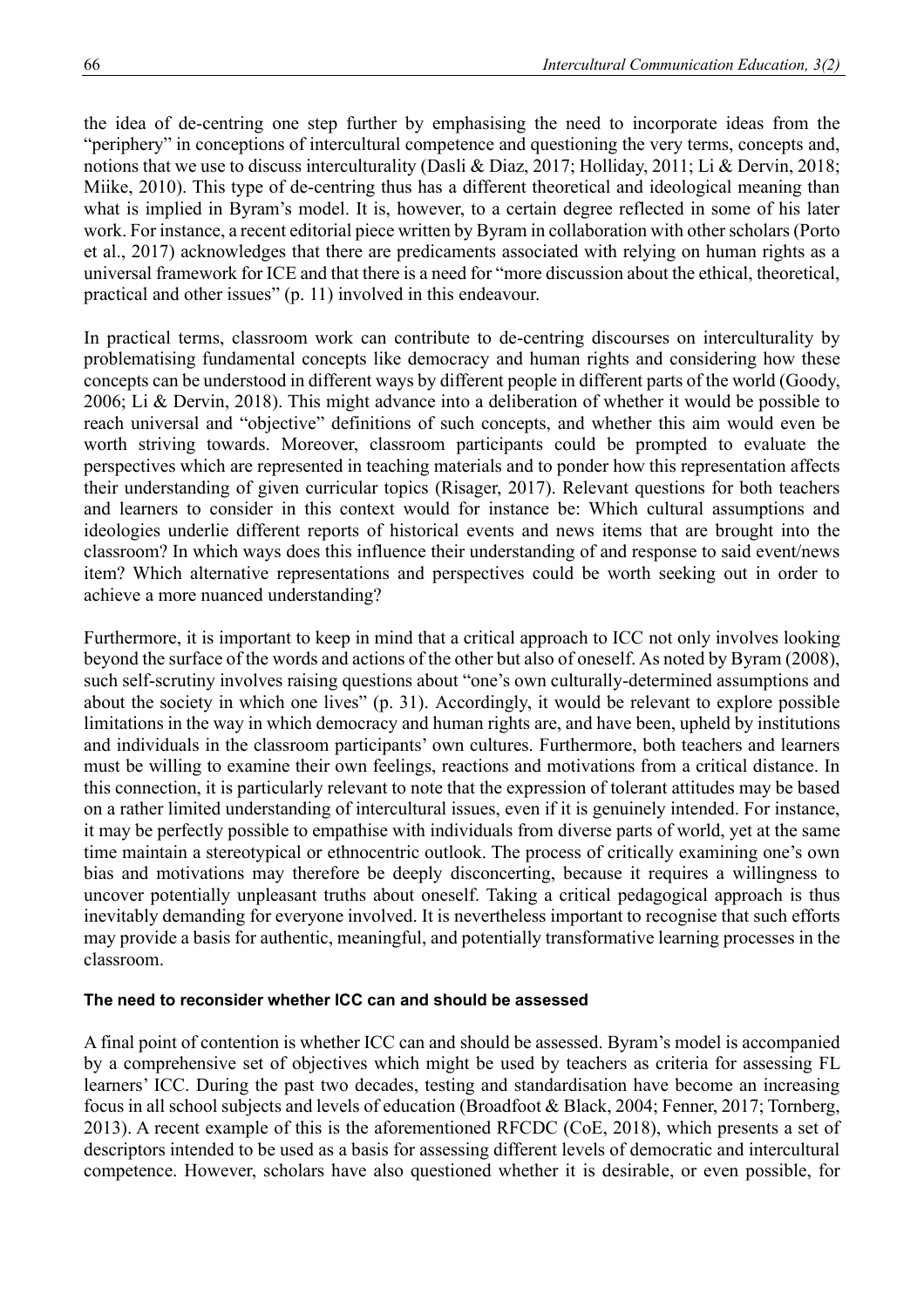#### teachers to assess such competence.

Whereas aspects related to intercultural knowledge and skills may not pose any particular problems in such respect, the learners' attitudes constitute a more delicate issue. Not only will the assessor's "political will and ethical honesty" (Byram, 2008, p. 222) be of utmost importance in this connection; it can also be questioned whether passing judgement on individuals' personal qualities is at all opportune from an ethical standpoint (Borghetti, 2017). Moreover, the fluid, dynamic and unstable nature of ICC itself brings about practical challenges in terms of assessment. First of all, underlying issues such as shyness and low self-esteem may affect learners' intercultural "performance" in faceto-face interactions (Borghetti, 2017; cf. Rathje, 2007), which means that a lack-lustre achievement in an assessment situation will not necessarily reflect the depth of an individual's intercultural understanding. Furthermore, as discussed in previous sub-sections, ambivalence and contradictions are natural aspects of any individual's outlook. An empirical study by Porto (2014) provides insight into this matter by showing how students move in and out of different stages of intercultural understanding during the reading of a FL text. This also means that ICC might not only reveal itself in various forms over the course of one or several teaching sessions but also at a later stage in other circumstances than what has been planned or foreseen by the teacher (Hoff, 2013, 2018). Therefore, it may not be sufficient for educators to look for evidence of certain behaviours and attitudes over time rather than in isolated situations, as suggested by the RFDCD (CoE, 2018, Vol. I).

Barring such ethical and practical challenges, the question of assessment is ultimately linked to how researchers and policy makers perceive the aims and purposes of education. A number of scholars, Byram included, have proposed that ICC be understood as an inseparable aspect of *Bildung* (Bohlin, 2013; Byram, 2010; Fenner, 2017; Hoff, 2014). According to the *Bildung* tradition in education, the purpose of education is not only to equip young individuals with knowledge and skills which can be tested but also to foster personal growth (Hoff, 2014). For this to occur, the teaching and learning must affect the pupils at a profound and personal level (Klafki, 1996). However, as Borghetti (2017) notes, it is relatively easy to exhibit changes in surface behaviour without being affected at a deeper, internal level. As previously discussed, the expression of tolerant attitudes may hide a number of underlying issues like the learners' will to please the teacher, or their lack of self-awareness of own bias and motivations. Accordingly, if classroom participants are primarily concerned with eliciting and producing evidence of competent behaviour and acceptable attitudes, "implicit" notions of conflict (cf. Section 3.2) in the learners' intercultural outlook will remain unresolved, thereby relegating intercultural learning to a superficial process rather than serving as a catalyst for in-depth understanding and personal growth (Hoff, 2014, 2018). Assessing ICC can, therefore, be counterproductive to promoting *Bildung*.

It may thus be beneficial for educators to heed Eisner's (2004) advice to place "a greater focus on becoming than on being," to assign "greater priority to valuing than to measuring," and to consider "the quality of the journey as more educationally significant than the speed at which the destination is reached" (p. 10). Even though Eisner addresses issues pertaining to education in general rather than intercultural language teaching and learning specifically, the background context of his proposal is the same: The conflicts, complexities, and ambiguities of our 21<sup>st</sup> century world pose certain novel challenges which require a reconsideration of pedagogical practices. Taking a critical approach to assessment practices in intercultural education may be crucial in this regard.

#### **Discussion and Concluding Remarks**

Like any theoretical construct, the model of ICC is a product of its time, and, as the preceding discussion has demonstrated, Byram has adjusted his stance on several issues over the years. We have also seen that there may be reason to modify some of the critique which has been aimed at the model.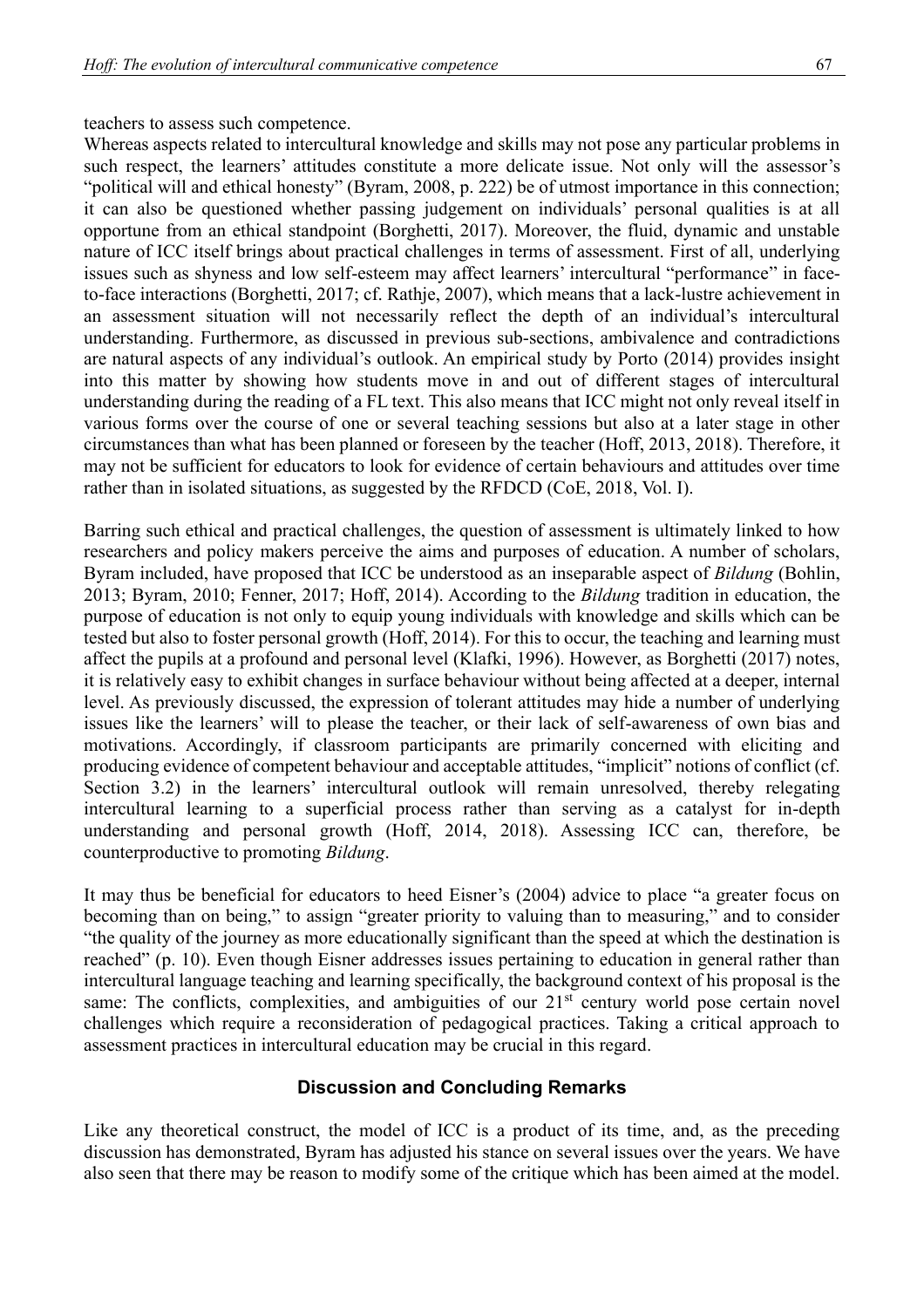In particular, this construct cannot be held solely responsible for how the concept of ICC has been (mis-)interpreted by policy makers, textbook authors and practitioners over the past two decades. Nevertheless, there is no doubt that the model remains influential to this day, and it is thus important for stakeholders to be aware of its limitations as a guideline for  $21<sup>st</sup>$  century intercultural language teaching and learning. Since the model itself remains largely unchanged, a familiarity with Byram's more recent output as well as alternative voices in the academic discourse is imperative if it is to be applied in a satisfactory manner. While the present article by no means has presented an exhaustive overview of new and relevant theoretical research in this regard, it has provided insight into some central issues which have implications for how ICC can and should be understood as a present-day educational concern. The purpose of the article has thus not been to discredit the valuable contributions of Byram's model to the field of intercultural language education, but to draw attention to aspects on which this model is unclear or outdated, and to illuminate how new research perspectives can contribute to the development of more comprehensive and nuanced approaches to ICC in today's language classroom.

The article has argued that a precondition for navigating the complexities of intercultural communication is the classroom participants' willingness to explore such concepts as culture and identity or the intricate relationship between language and culture in a multifaceted and analytical manner. Furthermore, efforts to examine both explicit and implicit notions of conflict may provide a basis for learning processes in which the different subjectivities of the classroom are recruited and in which the dynamic and co-constructed nature of such interactions are recognised. As we have seen, this also entails looking beyond the surface of actions and words and taking a self-reflexive stance. By prompting learners to scrutinise their own biases and motivations and to question mainstream ideas and generally accepted "truths" about interculturality, classroom practices may open up room for new insights and behaviours among the learners in addition to facilitating new ways of speaking about interculturality. The importance of exploring communication contexts beyond the physical world has also been addressed, as this can enable the development of multiliteracies to become an integrated aspect of intercultural language teaching and learning. Finally, we have seen that the fluid, unstable, and contradictory nature of ICC necessitates in-depth learning processes which affect learners at a profound, personal level. In this respect, the article has argued that teachers' primary aim should be to create opportunities for such learning to take place in the classroom rather than to judge the outcome of the process, as the latter may reduce intercultural learning to a matter of producing "correct" attitudes and behaviour at a surface level.

Although some examples of learner activities and topics for classroom discussion have been considered in light of these concerns, it has been beyond the scope of the present article to explore such matters in depth. There is a need for further investigations of the pedagogical implications of dealing with issues of interculturality in today's language classroom. A particular matter of concern in this respect is the fact that the practical examples discussed here may assume Western educational models as the norm, as they describe a classroom environment that is perhaps not easy to find in other parts of the world. Similarly, it should be noted that the suggested topics for classroom discussion have been included for illustrative purposes, and it is important for educators to consider relevant examples in local contexts.

Furthermore, for pedagogical purposes, it is pertinent to note that one of the advantages of Byram's model is that it is concrete and, for the most part, coherent. In contrast, the alternative research perspectives which have been discussed here are more intangible due to the fact that they revolve around the complexities, ambiguities, tensions, and contradictions which govern intercultural communication. While previous sections have pointed to a number of recent (re-)conceptualisations, such constructs also have certain limitations as a guideline for educational practice, in the sense that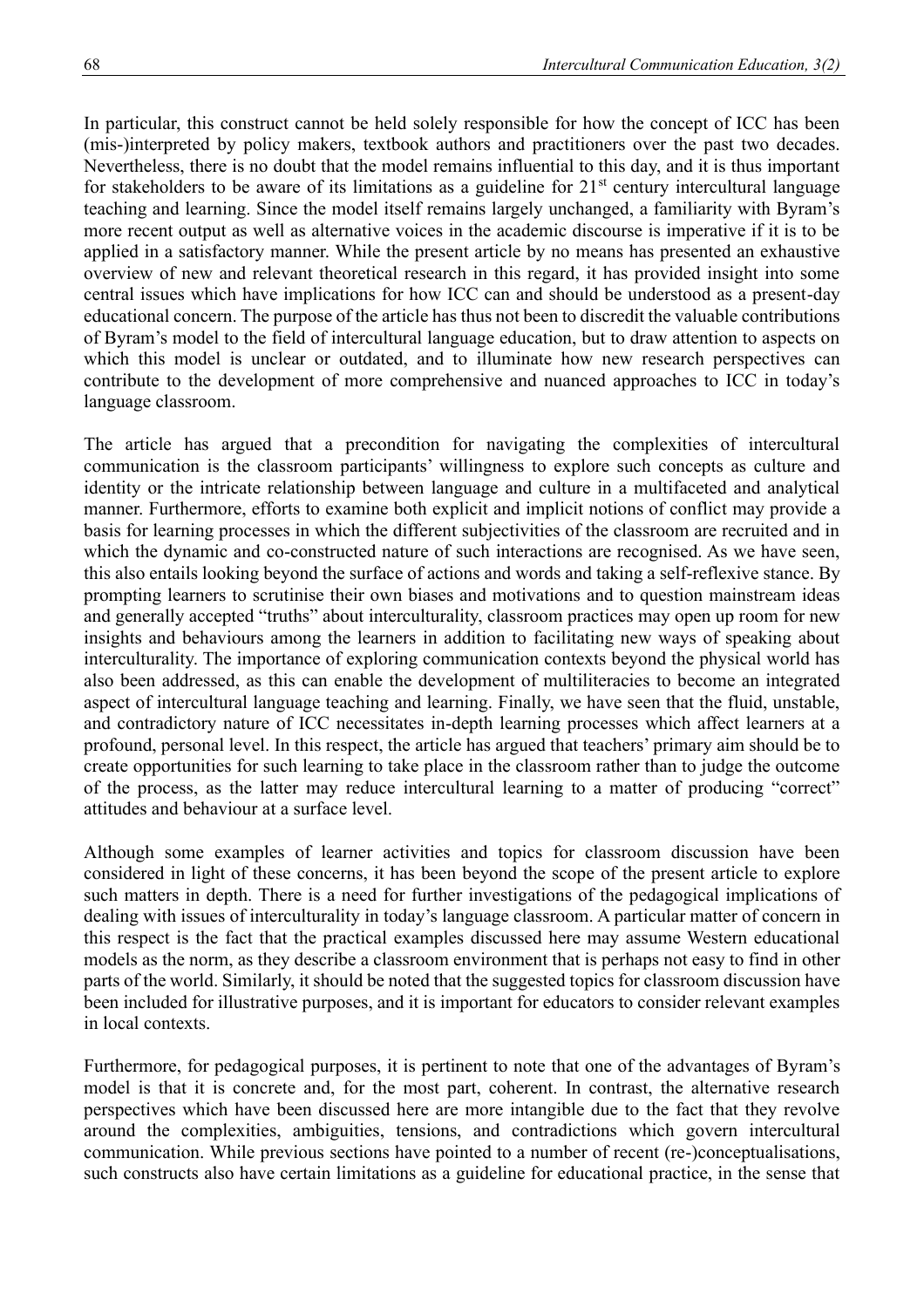they focus on particular learner identities, distinct aspects of intercultural learning, and/or specific communication contexts. Accordingly, there may still be a need for yet another model of ICC which synthesises the ideas which have been addressed in the present article. Such a construct would

- allow for in-depth and nuanced explorations of multiple facets of culture and identity as well as the language-culture nexus
- provide a framework for the examination of both explicit and implicit notions of conflict
- allow for explorations of how the intercultural dimension manifests itself in and across a wide range of communication contexts, both in and beyond the physical world
- incorporate marginalised theoretical perspectives and open up for learning processes which can contribute to de-centring discourses on interculturality
- emphasise the conditions which would enable such learning processes to take place rather than how outcomes may be assessed.

Further work is needed in order to translate such general principles into more concrete descriptors which are suited to serve as a comprehensive guideline for intercultural teaching and learning in the 21<sup>st</sup> century language classroom.

### **References**

- Arasaratnam, L. A. (2007). Research in intercultural communication competence. *Journal of International Communication*, *13*(2), 66–73.<https://doi.org/10.1002/9781118783665.ieicc0003>
- Ayon, N. S. (2016). Telecollaboration and intercultural communicative competence. *International Journal of Language and Applied Linguistics*, *2* (Special Issue 1), 96–122. Retrieved from <http://www.khatesefid.com/journal/wp-content/uploads/2016/07/96-122.pdf>
- Benavides, A. F. (2019). Intercultural components in the multimodal structure of a language learning website. *PROFILE*, *21*(1), 59–74.<https://doi.org/10.5446/profile.v21n1.69951>
- Baker, W. (2011). Intercultural awareness: Modelling an understanding of cultures in intercultural communication through English as a *lingua franca*. *Language and Intercultural Communication*, *12*(3), 197–214.<https://doi.org/10.1080/14708477.2011.577779>
- Bohlin, H. (2013) *Bildung* and intercultural understanding. *Intercultural Education*, *24*(5), 391–400. <https://doi.org/10.1080/14675986.2013.826019>
- Borghetti, C. (2017). Is there really a need for assessing intercultural competence? Some ethical issues. *Journal of Intercultural Communication*, (44). Retrieved from <https://www.immi.se/intercultural/>
- Bredella, L. (2006). The significance of multicultural literary texts for intercultural understanding. In L. Čok (Ed.), *The close otherness* (pp. 73–92). Koper: Založba Annales.
- Broadfoot, P. and Black, P. (2004). Redefining assessment? The first ten years of assessment in education. *Assessment in Education*, *11*(1), 7–27. <https://doi.org/10.1080/0969594042000208976>
- Brubaker, R. & Cooper, F. (2000). Beyond "identity". *Theory and Society*, *29*(1), 1–47. <https://doi.org/10.1023/A:1007068714468>
- Burwitz-Melzer, E. (2003). *Allmähliche Annäherungen: Fiktionale Texte im interkulturellen Fremsprachenunterricht der Sekundarstufe* 1. Tübingen: Gunter Narr Verlag.
- Byram, M. (1997). *Teaching and assessing intercultural communicative competence*. Clevedon: Multilingual Matters.
- Byram, M. (2008). *From foreign language education to education for intercultural citizenship: Essays and reflections*. Clevedon: Multilingual Matters.
- Byram, M. (2010). Linguistic and cultural education for *Bildung* and citizenship. *The Modern*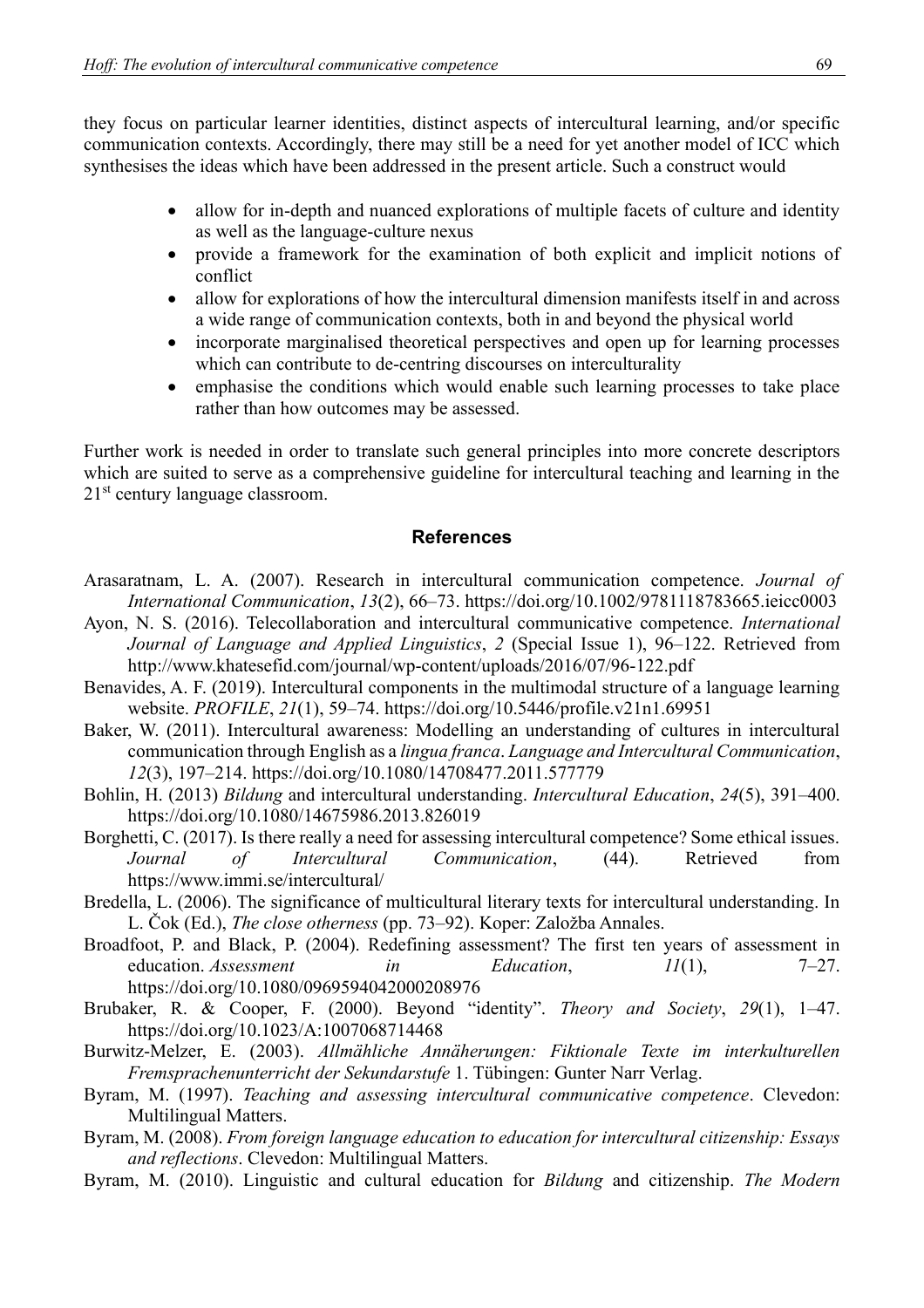*Language Journal*, *94*(2), 317–321.<https://doi.org/10.1111/j.1540-4781.2010.01024.x>

- Byram, M. (2012). Conceptualizing intercultural (communicative) competence and intercultural citizenship. In J. Jackson (Ed.), *The Routledge handbook of language and intercultural communication* (pp. 85–98). Abingdon: Routledge.
- Byram, M., Golubeva, I., Han, H. & Wagner, M. (2017). *From principles to practice in education for intercultural citizenship*. Bristol: Multilingual Matters.
- Byram, M. & Wagner, M. (2018). Making a difference: Language education for intercultural and international dialogue. *Foreign Language Annals*, *51*(1), 140–151. <https://doi.org/10.111/flan.12319>
- Canale, M. & Swain, M. (1980). Theoretical bases of communicative approaches to second language teaching and testing. *Applied Linguistics*, *1*(1), 1–47.<https://doi.org/10.1093/applin/l.1.1>
- Chen, G. M. (2012). The impact of new media on intercultural communication in global context. *China Media Research*, *8*, 1–10. Retrieved from https://www.academia.edu/9365403/The Impact of New Media on Intercultural Communic [ation\\_in\\_Global](https://www.academia.edu/9365403/The_Impact_of_New_Media_on_Intercultural_Communication_in_Global)
- Council of Europe (2001). *Common European Framework of Reference for Languages: Learning, teaching, assessment*. Strasbourg: Council of Europe. Retrieved from [https://www.coe.int/t/dg4/linguistic/Source/Framework\\_EN.pdf](https://www.coe.int/t/dg4/linguistic/Source/Framework_EN.pdf)
- Council of Europe (2010). *Charter on education for democratic citizenship and human rights education.* Retrieved from<https://rm.coe.int/16803034e5>
- Council of Europe (2016). *Competences for democratic culture: Living together as equals in culturally diverse democratic societies*. Retrieved from<https://rm.coe.int/16806ccc07>
- Council of Europe (2018). *Reference framework of competences for democratic culture*. Retrieved from [https://www.coe.int/en/web/campaign-free-to-speak-safe-to-learn/reference-framework](https://www.coe.int/en/web/campaign-free-to-speak-safe-to-learn/reference-framework-of-competences-for-democratic-culture)[of-competences-for-democratic-culture](https://www.coe.int/en/web/campaign-free-to-speak-safe-to-learn/reference-framework-of-competences-for-democratic-culture)
- Dasli, M. & Diaz, A.R. (2017). *The critical turn in language and intercultural communication pedagogy*. London: Routledge.
- Dervin, F. (2010). Assessing intercultural competence in language learning and teaching: A critical review of current efforts. In F. Dervin & E. Suomela-Salmi (Eds.), *New approaches to assessment in higher education* (pp. 157–173). Bern: Peter Lang.
- Dervin, F. (2016). *Interculturality in education: A theoretical and methodological toolbox*. London: Palgrave Macmillan.
- Eisner, E. W. (2004). What can education learn from the arts about the practice of education? *International Journal of Education and the Arts*, *5*(4), 1–13. Retrieved from <http://www.ijea.org/v5n4/v5n4.pdf>
- Fenner, A.-B. (2017). Cultural awareness in the foreign language classroom. In J. Cenoz, D. Gorter, & S. May (Eds.), *Language awareness and multilingualism. Encyclopedia of language and education* (Vol. 6, 3rd ed.), (pp. 205–2017). Cham: Springer.
- Ferri, G. (2016). Intercultural competence and the promise of understanding. In F. Dervin & Z. Gross (Eds.), *Intercultural competence in education: Alternative approaches for different times* (pp. 97–120). London: Palgrave Macmillan.
- Forsman, L. (2006). *The cultural dimension in focus: Promoting awareness of diversity and respect for difference in a Finland-Swedish EFL classroom* (ISBN 9517653441. [PhD thesis, Åbo University]. Åbo: Åbo University. Retrieved from [https://www.doria.fi/bitstream/handle/10024/](https://www.doria.fi/bitstream/handle/10024/4132/TMP.objres.86.pdf?sequence=2&isAllowed=y) [4132/TMP.objres.86.pdf?sequence=2&isAllowed=y](https://www.doria.fi/bitstream/handle/10024/4132/TMP.objres.86.pdf?sequence=2&isAllowed=y)
- Goody, J. (2006). *The theft of history*. Cambridge: Cambridge University Press.
- Greek, A. (2008). *Reading cultural encounter: Literary text and intercultural pedagogy*. [Unpublished doctoral dissertation]. Gothenburg: University of Gothenburg.
- Habegger-Conti, J. (2015). Critical literacy in the ESL classroom: Bridging the gap between old and new media. *Nordic Journal of Modern Language Methodology*, *3*(2), 106–127. Retrieved from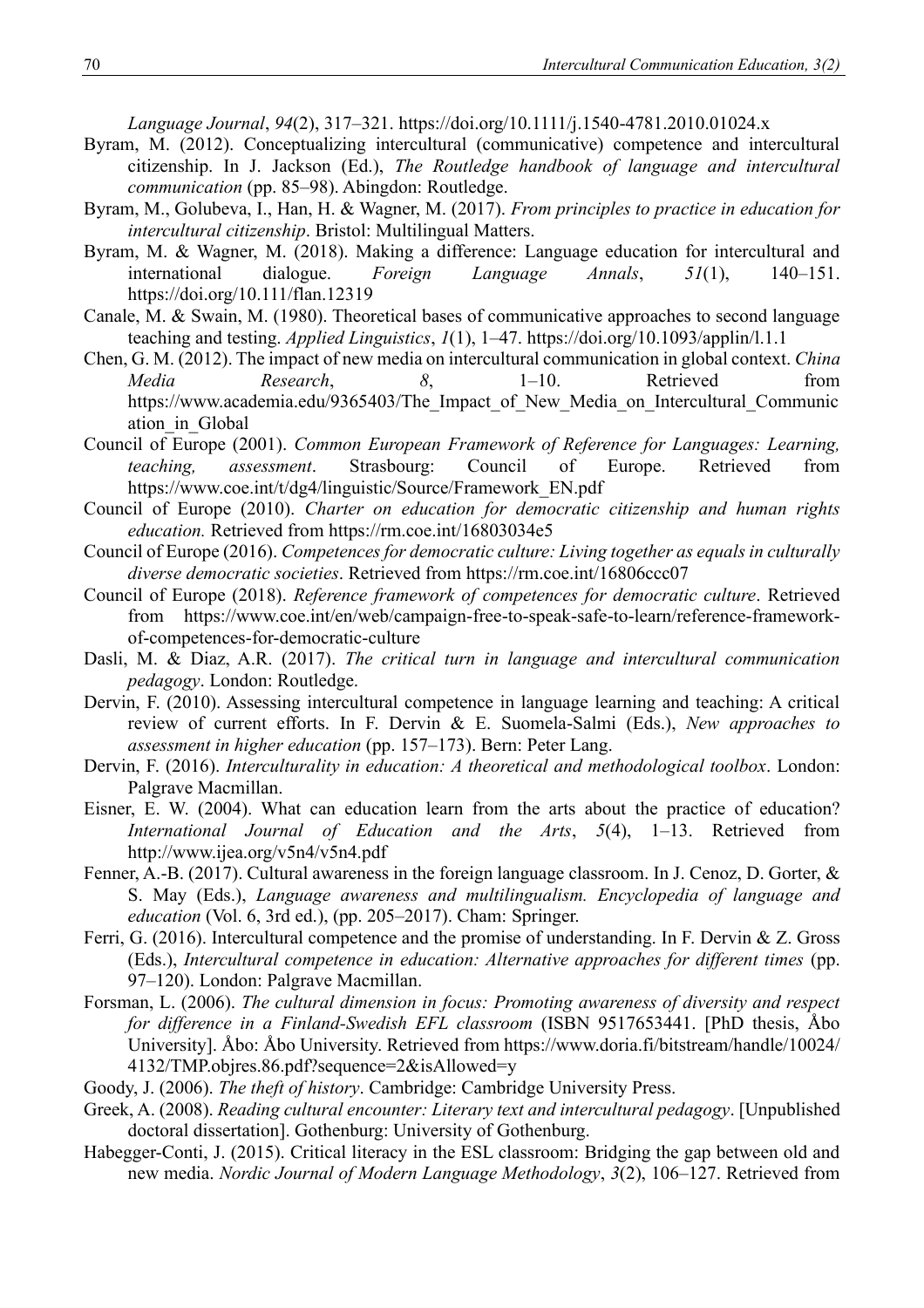<http://journal.uia.no/index.php/NJMLM/article/view/170/228#.W-8GdsaDpmA>

- Halliday, M. A. K. (1975). *Learning how to mean: Explorations in the development of language.* London: Edward London.
- Helm, S. & Guth, S. (2010). The multifarious goals of telecollaboration 2.0: Theoretical and practical implications. In S. Guth & F. Helm (Eds.), *Telecollaboration 2.0 for language and intercultural learning* (pp. 69–106). Bern: Peter Lang.
- Hoff, H. E. (2013). "Self" and "other" in meaningful interaction: Using fiction to develop intercultural competence in the English classroom. Tidsskriftet *FoU i praksis*, *7*(2), 9–32.
- Hoff, H. E. (2014). A critical discussion of Byram's model of intercultural communicative competence in the light of *Bildung* theories. *Intercultural Education*, *25*(6), 508–518. <https://doi.org/10.1080/14675986.2014.992112>
- Hoff, H. E. (2016). From "intercultural speaker" to "intercultural reader": A proposal to reconceptualize intercultural communicative competence through a focus on literary reading. In F. Dervin & Z. Gross (Eds.), *Intercultural competence in education: alternative approaches for different times* (pp. 51–71). London: Palgrave Macmillan.
- Hoff, H. E. (2017). Fostering the "intercultural reader"? An empirical study of socio-cultural approaches to EFL literature. *Scandinavian Journal of Educational Research*, *63*(3), 443–464. <https://doi.org/10.1080/00313831.2017.1402366>
- Hoff, H. E. (2018). Intercultural competence. In A.-B. Fenner & A. S. Skulstad (Eds.), *Teaching English in the 21st century: Central issues in English didactics*. Bergen: Fagbokforlaget.
- Hoff, H. E. (2019). *Rethinking approaches to intercultural competence and literary reading in the 21st century English as a foreign language classroom* (ISBN 823085470X). [Doctoral dissertation, University of Bergen]. Bergen: University of Bergen. Retrieved from <https://bora.uib.no/handle/1956/20799>
- Holliday, A. (2011). *Intercultural communication and ideology*. London: Sage.
- Hymes, D. (1972). On communicative competence. In J. B. Pride & J. Holmes (Eds.), *Socio-linguistics: Selected readings* (pp. 269–293). Harmondsworth: Penguin.
- Illman, R. & Nynäs, P. (2017). *Kultur, människa, möte: ett humanistiskt perspektiv*. Lund: Studentlitteratur AB.
- Iversen, L.L (2014). *Uenighetsfellesskap. Blikk på demokratisk samhandling.* Oslo: Universitetsforlaget.
- Johannessen, A. B. (2018). *Peer-led group dialogues between majority and language minority students in the Norwegian upper secondary EFL classroom. A case study*. [Unpublished master's thesis]. Bergen: University of Bergen. Retrieved from [http://bora.uib.no/handle/1956/1207/discover?field=author&filtertype=author&filter\\_relational](http://bora.uib.no/handle/1956/1207/discover?field=author&filtertype=author&filter_relational_operator=equals&filter=Johannessen%2C+Andreas+Boer) [\\_operator=equals&filter=Johannessen%2C+Andreas+Boer](http://bora.uib.no/handle/1956/1207/discover?field=author&filtertype=author&filter_relational_operator=equals&filter=Johannessen%2C+Andreas+Boer)
- Klafki, W. (1996). Kategorial dannelse: Bidrag til en dannelsesteoretisk fortolkning av moderne didaktikk. In E. L. Dale (Ed.), *Skolens undervisning og barnets utvikling: Klassiske tekster* (pp. 167–203). Ad Notam Gyldendal: Oslo.
- Kramsch, C. (1993). *Context and culture in language teaching*. Oxford: Oxford University Press.
- Kramsch, C. (2006). Culture in language learning. In H. L. Andersen, K. Lund, & K. Risager (Eds.), *Culture in language learning* (pp. 11–26). Aarhus: Aarhus University Press.
- Kramsch, C. (2011). The symbolic dimensions of the intercultural. *Language Teaching, 44* (3), 354– 367.<https://doi.org/10.1017/S0261444810000431>
- Kramsch, C. (2012). Symbolic competence: New goal for global times. Poster announcement of public talk at the University of Waterloo, 20 October. Retrieved from [https://uwaterloo.ca/centre-for](https://uwaterloo.ca/centre-for-german-studies/sites/ca.centre-for-german-studies/files/uploads/files/vf2_kramschposter_web.pdf)[german-studies/sites/ca.centre-for-german-](https://uwaterloo.ca/centre-for-german-studies/sites/ca.centre-for-german-studies/files/uploads/files/vf2_kramschposter_web.pdf)

[studies/files/uploads/files/vf2\\_kramschposter\\_web.pdf](https://uwaterloo.ca/centre-for-german-studies/sites/ca.centre-for-german-studies/files/uploads/files/vf2_kramschposter_web.pdf)

Kramsch, C. & Whiteside, A. (2015). What is symbolic competence and what can we do with it? Presentation at the Berkeley Language Center, 20 Nov 2015, Berkeley, CA. Retrieved from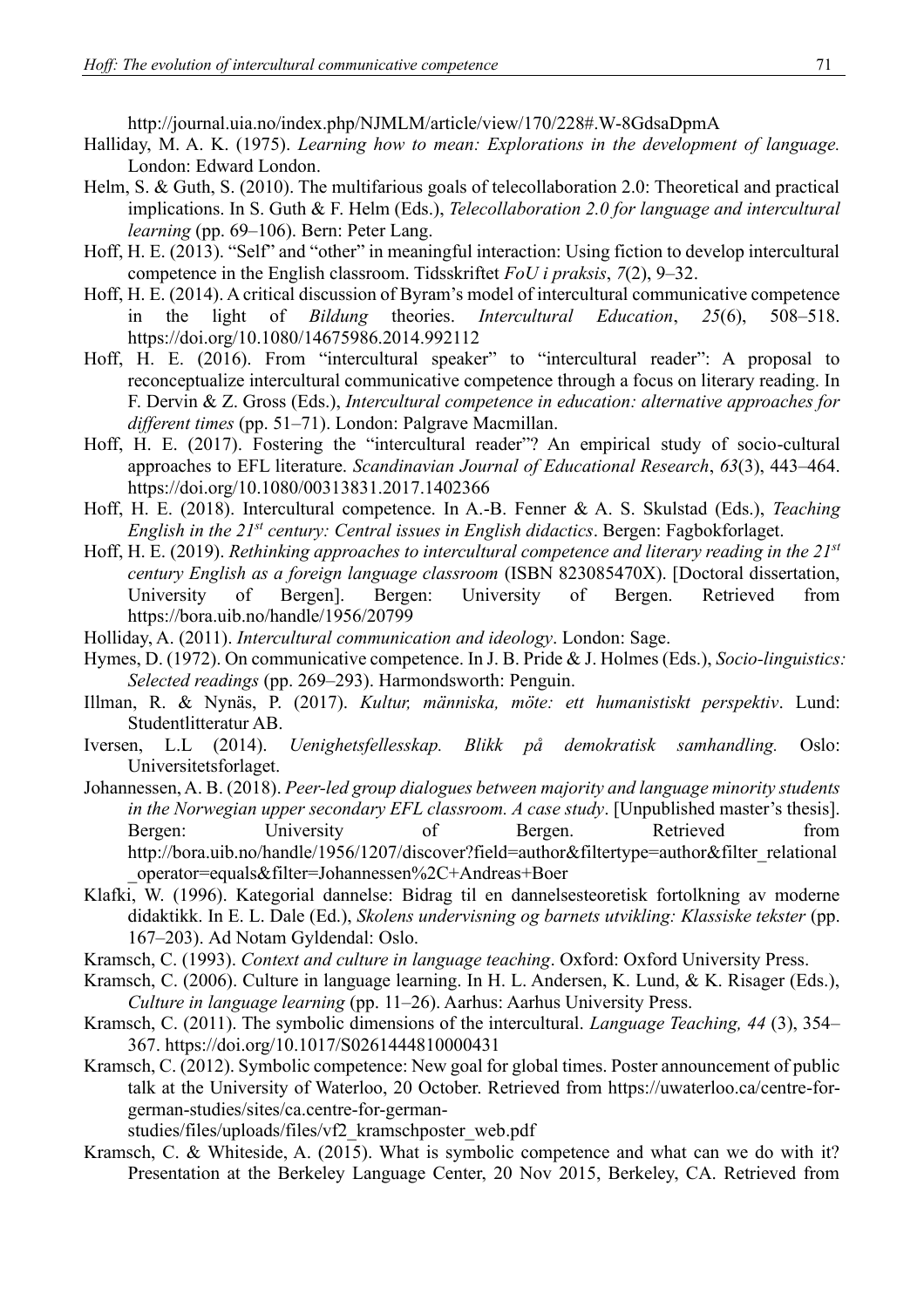<http://blc.berkeley.edu/wp-content/uploads/2015/08/kramschSC.pdf>

- Kress, G. (2010). *Multimodality: A social semiotic approach to contemporary communication*. London: Routledge.
- Li, Y. & Dervin, F. (2018). Interculturality in a different light. Modesty towards democracy in education? *Intercultural Communication Education*, *1*(1), 12–26. <https://doi.org/10.29140/ice.v1n1.28>
- Lund, R. (2007). *Questions of culture and context in English language textbooks: A study of textbooks for the teaching of English in Norway* (ISBN 9788230804308). [Doctoral dissertation, University of Bergen]. Bergen: University of Bergen. Retrieved from https://bora.uib.no/handle/1956/2421
- Lütge, C. (2012). Developing "literary literacy"? Towards a progression of literary learning*.* In M. Eisenmann & T. Summer (Eds.), *Basic issues in EFL teaching and learning* (pp. 191–202). Heidelberg: Winter Universitätsverlag*.*
- MacDonald, M. N., Dasli, M., & Ibrahim, H. (2009). Literature, culture and language learning. *Journal of Literary Theory*, *3*(1), 103–127. https://doi.org/10.1515/JLT.2009.005
- Manathunga, C. (2017). A critical turn in knowledge construction in intercultural doctoral pedagogy and communication. In M. Dasli & A. R. Diaz (Eds.), *The critical turn in language and intercultural communication pedagogy: Theory, research and practice* (pp. 126–140). New York: Routledge.
- Matsuo, C. (2012). A critique of Michael Byram's intercultural communicative competence model from the perspective of model type and conceptualisation of culture. *Fukuoka University Review of Literature and Humanities, 44*(2), 347–380.
- Matsuo, C. (2016). A dialogic critique of Michael Byram's intercultural communication competence model: Proposal for a dialogic pedagogy. In N. Tomimori (Ed.), *Comprehensive study on language education methods and cross–linguistic proficiency evaluation methods for Asian languages: Final report* (2014) (Grants-in-Aid for Scientific Research (B), Japan Society for the promotion of Science) (pp. 3–22). Tokyo: Tokyo University of Foreign Studies.
- Miike, Y. (2010). Culture as text and culture as theory. Asiacentricity and its *raison d'être* in intercultural communication research. In T. K. Nakayama & R. T. Halualani (Eds.), *The handbook of critical intercultural communication* (pp. 190–215). Malden, MA: Wiley-Blackwell.
- Narancic-Kovac, S. & Kaltenbacher, M. (2006). Promoting intercultural awareness through literature in foreign language teacher education. In A.-B. Fenner & D. Newby (Eds.), *Coherence of principles, cohesion of competences: Exploring theories and designing materials for teacher education* (pp. 78–94). Strasbourg: Council of Europe.
- O'Dowd, R. & Ware, P. (2009). Critical issues in telecollaborative task design. *Computer Assisted Language Learning*, *22*(2), 173–188.<https://doi.org/10.1080/09588220902778369>
- Orsini-Jones, M. & Lee, F. (2018a). Cyberpragmatics. In M. Orsini-Jones & F. Lee (Eds.), *Communicative competence for global citizenship (pp. 25–37). London: Palgrave Macmillan.*
- Orsini-Jones, M. & Lee, F. (2018b). Intercultural communicative competence (ICC) revisited. In M. Orsini-Jones & F. Lee (Eds.), *Communicative competence for global citizenship* (pp. 7–23). London: Palgrave Macmillan.
- Perry, L. B. & Southwell, L. (2011). Developing intercultural understanding and skills: models and approaches. *Intercultural Education*, *22*(6), 453–466. <https://doi.org/10.1080/14675986.2011.644948>
- Phipps, A.M., & Guilherme, M. (2004). *Critical pedagogy: Political approaches to language and intercultural communication*. Clevedon: Multilingual Matters.
- Porto, M. (2013). A model for describing, analysing and investigating cultural understanding in EFL reading settings. *The Language Learning Journal*, *41*(3), 284–296. <https://doi.org/10.1080/09571736.2013.836346>
- Porto, M. (2014). Extending reading research with a focus on cultural understanding and research on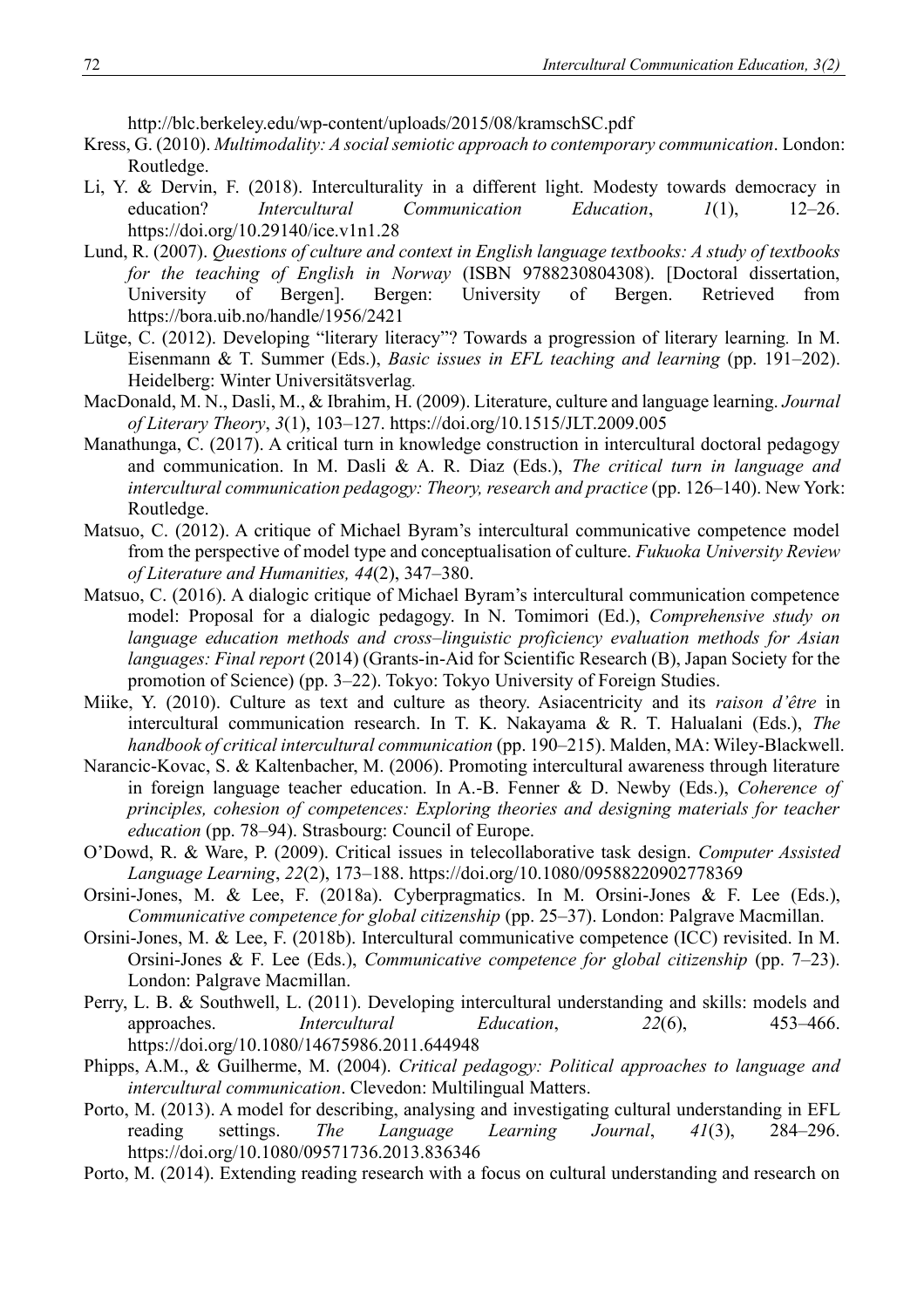intercultural communication: an empirical investigation in Argentina. *Intercultural Education*, *25*(6), 518–539.<https://doi.org/10.1080/14675986.2014.967968>

- Porto, M. & Byram, M. (2017). *New perspectives on intercultural language research and teaching: Exploring language learners' understandings of texts from other cultures*. New York, NY: Routledge.
- Porto, M., Houghton, S. A. & Byram, M. (2017). Intercultural citizenship in the (foreign) language classroom. Guest editorial. *Language Teaching Research*, 1–15. <https://doi.org/10.1177/13.62168817718580>
- Rathje, S. (2007). Intercultural competence: The status and future of a controversial concept. *Language and Intercultural Communication*, *7*(4), 254–266.<https://doi.org/10.2167/laic285.0>
- Risager, K. (2006). *Language and culture: Global flows and local complexity*. Clevedon: Multilingual Matters.
- Risager, K. (2007). *Language and culture pedagogy. From a national to a transnational paradigm*. Clevedon: Multilingual Matters.
- Risager, K. (2017). Language and intercultural communication pedagogy: A transnational turn? In M. Dasli & A. R. Diaz (Eds.), *The critical turn in language and intercultural communication pedagogy: Theory, research and practice* (pp. 40–57). New York: Routledge.
- Risager, K. (2018). *Representations of the world in language textbooks*. Bristol: Channel View Publications.
- Skulstad, A. S. (2018). Multimodality. In A.-B. Fenner & A.S. Skulstad (Eds.), *Teaching English in the 21st century: Central issues in English didactics* (pp. 257–280). Bergen: Fagbokforlaget.
- Ros i Solé, C. (2013). Cosmopolitan speakers and their cultural cartographies. *The Language Learning Journal*, *41*(3), 326–339.<https://doi.org/10.1080/09571736.2013.836349>
- Shi-Xu (2007). *Discourse as cultural struggle*. Hong Kong: Hong Kong University Press.
- Simpson, A. & Dervin, F. (2019). The Council of Europe Reference Framework of competences for democratic culture: Ideological refractions, othering and obedient politics. *Intercultural Communication Education*, *2*(3), 102–119.<https://doi.org/10.29140/ice.v2n3.168>
- Spitzberg, B.H. & Chagnon, G. (2009). Conceptualizing intercultural competence. In D.K. Deardorff (Ed.), *The SAGE handbook of intercultural competence* (book section 1, pp. 2–52). Los Angeles, CA: SAGE.
- Stadler, S. (2020). *Conflict, culture and communication*. London: Routledge.
- The New London Group (1996). A pedagogy of multiliteracies: Designing social futures. *Harvard Educational Review, 66*(1), 60–93. Retrieved from [https://www.academia.edu/2804125/A\\_pedagogy\\_of\\_multiliteracies\\_Designing\\_social\\_futures](https://www.academia.edu/2804125/A_pedagogy_of_multiliteracies_Designing_social_futures)
- Thorne, S. L. (2010). The "intercultural turn" and language learning in the crucible of new media. In S. Guth & F. Helm (Eds.), *Telecollaboration 2.0 for language and intercultural learning* (pp. 139–164). Bern: Peter Lang.
- Thyberg, A. (2012). *Ambiguity and estrangement: Peer-led deliberative dialogues on literature in the EFL classroom* (ISBN 9789186983956). [Doctoral dissertation, Linneus University]. Växjø: Linneus University Press.
- Tornberg, U. (2004). "Multiculturalism" A dead end in conceptualizing difference, or an open-ended approach to facilitating democratic experiences in the foreign language classroom? *Utbildning & Demokrati. Tidsskrift för didaktik och utbildningspolitik* (English Edition), *13*(3), 127–143.
- Tornberg, U. (2013). What counts as "knowledge" in foreign language teaching and learning practices today? Foreign language pedagogy as a mirror of its time. *Nordic Journal of Modern Language Methodology*, 2(1), 1–12. Retrieved from [http://journal.uia.no/index.php/NJMLM/article/view/77/63#.V\\_eiDBQWwq4](http://journal.uia.no/index.php/NJMLM/article/view/77/63#.V_eiDBQWwq4)

UNESCO (2004). *The plurality of literacy and its implications for policies and programmes: Position paper*. Paris: UNESCO. Retrieved from https://unesdoc.unesco.org/ark:/48223/pf0000136246

van Ek, J. A. (1986). *Objectives for foreign language learning, Vol 1: Scope*. Strasbourg: Council of